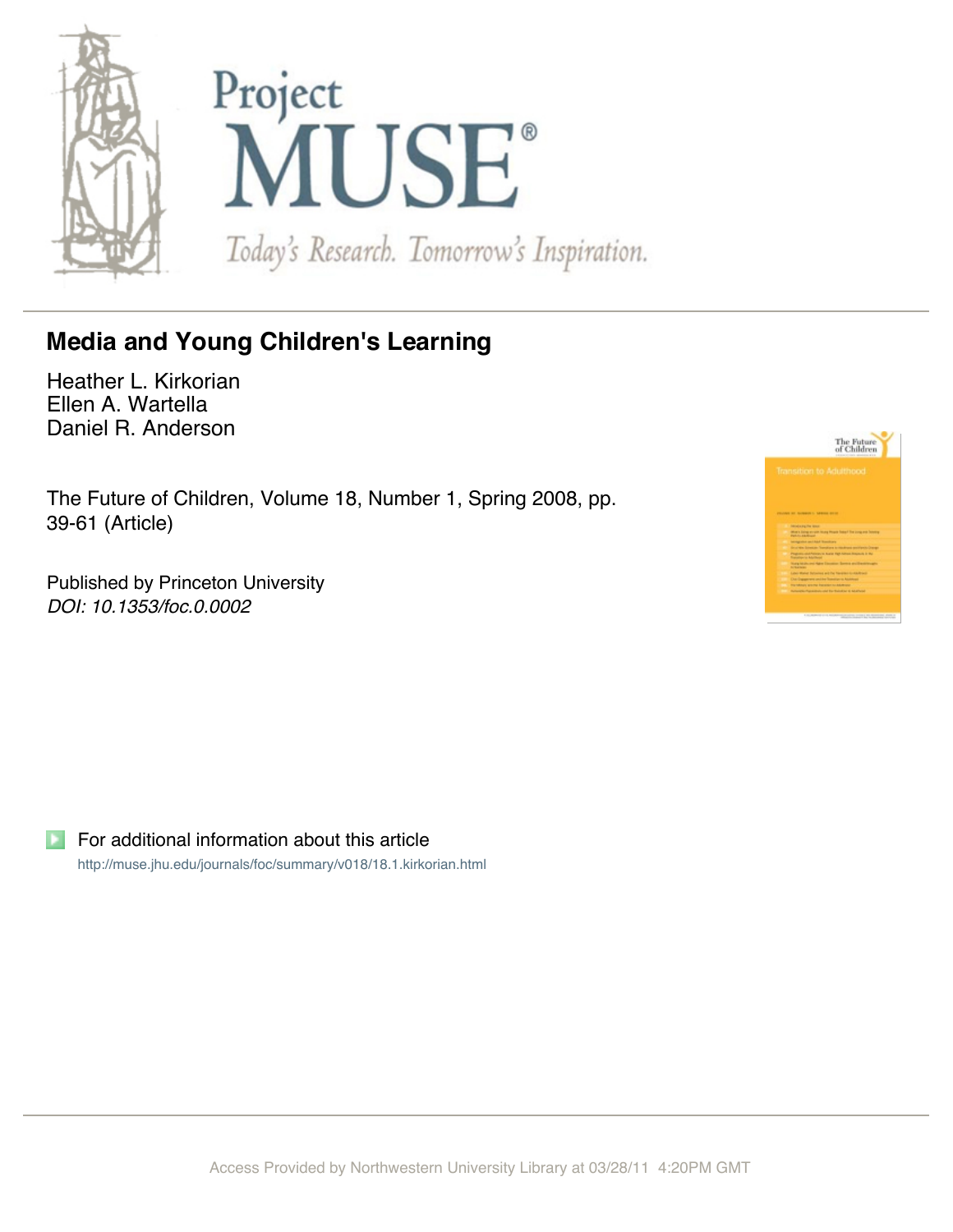# Media and Young Children's Learning

## *Heather L. Kirkorian, Ellen A. Wartella, and Daniel R. Anderson*

### **Summary**

Electronic media, particularly television, have long been criticized for their potential impact on children. One area for concern is how early media exposure influences cognitive development and academic achievement. Heather Kirkorian, Ellen Wartella, and Daniel Anderson summarize the relevant research and provide suggestions for maximizing the positive effects of media and minimizing the negative effects.

One focus of the authors is the seemingly unique effect of television on children under age two. Although research clearly demonstrates that well-designed, age-appropriate, educational television can be beneficial to children of preschool age, studies on infants and toddlers suggest that these young children may better understand and learn from real-life experiences than they do from video. Moreover, some research suggests that exposure to television during the first few years of life may be associated with poorer cognitive development.

With respect to children over two, the authors emphasize the importance of content in mediating the effect of television on cognitive skills and academic achievement. Early exposure to ageappropriate programs designed around an educational curriculum is associated with cognitive and academic enhancement, whereas exposure to pure entertainment, and violent content in particular, is associated with poorer cognitive development and lower academic achievement.

The authors point out that producers and parents can take steps to maximize the positive effects of media and minimize the negative effects. They note that research on children's television viewing can inform guidelines for producers of children's media to enhance learning. Parents can select well-designed, age-appropriate programs and view the programs with their children to maximize the positive effects of educational media.

The authors' aim is to inform policymakers, educators, parents, and others who work with young children about the impact of media, particularly television, on preschool children, and what society can do to maximize the benefits and minimize the costs.

#### **www.futureofchildren.org**

Heather Kirkorian is a postdoctoral research associate at the University of Massachusetts–Amherst. Ellen Wartella is a professor, executive vice chancellor, and provost at the University of California–Riverside. Daniel Anderson is a professor at the University of Massachusetts–Amherst.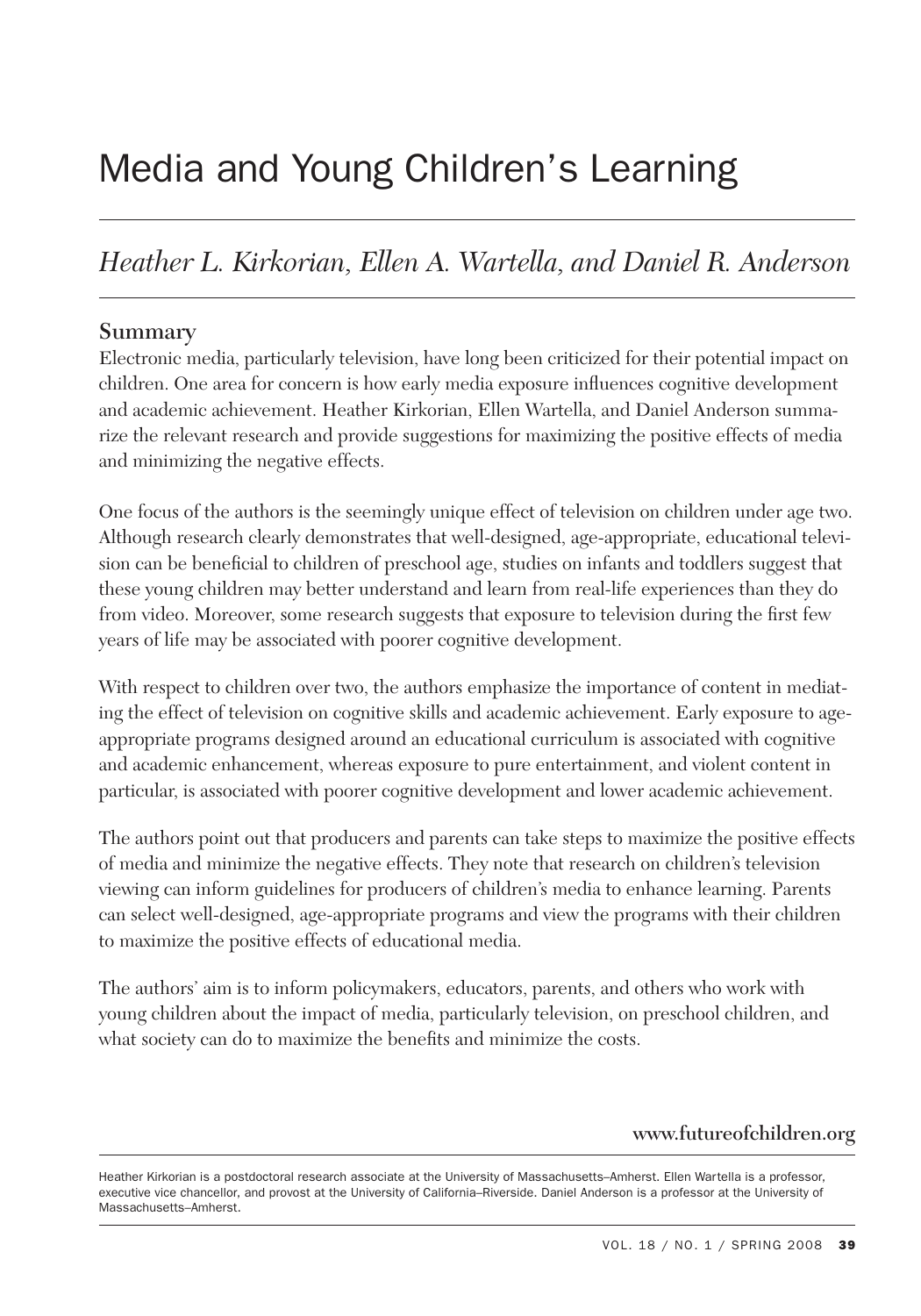since television first appeared is<br>the nation's living rooms in the middle of the twentieth centure<br>observers have voiced recurrer<br>concern over its impact on vie<br>ers, particularly children. In recent years, ince television first appeared in the nation's living rooms in the middle of the twentieth century, observers have voiced recurrent concern over its impact on viewthis concern has extended to other electronic screen media, including computers and video game consoles. Although researchers still have much to learn, they have provided information on the links between electronic media, especially television, and children's learning and cognitive skills. The message is clear: most (if not all) media effects must be considered in light of media content. With respect to development, what children watch is at least as important as, and probably more important than, how much they watch.

*Until the 1980s, social science researchers had only an implicit theory of how viewers watched television.*

In this article we review media research with an emphasis on cognitive skills and academic achievement in young children. We begin by arguing that by age three, children are active media users. We then discuss important aspects of child development that highlight the debate over whether children younger than two should be exposed to electronic media, emphasizing the apparent video deficit of infants and toddlers in which they learn better from real-life experiences than they do from video. Next we look at research on media effects in three areas: associations between media use and cognitive skills, particularly attention; experimental evidence for direct learning from educational media;

and associations between early media use and subsequent academic achievement. We close with some suggestions for both media producers and parents for enhancing and extending the potentially beneficial effects of electronic media use in children, particularly those who are of preschool age.

### **Children as Active Media Users**

Until the 1980s, social science researchers had only an implicit theory of how viewers watched television. Analysts regarded television viewing, particularly by young children, as being cognitively passive and under the control of salient attention-eliciting features of the medium such as fast movement and sound effects. Jerome Singer formalized this theory, proposing that the "busyness" of television leads to a sensory bombardment that produces a series of orienting responses that interferes with cognition and reflection. As a result, children cannot process television content and therefore cannot learn from it.<sup>1</sup> Others proposed similar views, arguing that programs such as *Sesame Street* provided nothing that could be truly educational.<sup>2</sup>

Aletha Huston and John Wright proposed a somewhat different theory of attention to television, positing that the features of television that drive children's attention may change as a child ages. Specifically, they claimed that in infancy, perceptually salient features of television such as movement and sound effects drive attention. With age and experience, however, children are less influenced by perceptual salience and are able to pay greater attention to informative features such as dialogue and narrative.<sup>3</sup>

Around the same time, Daniel Anderson and Elizabeth Lorch created a complementary model of children's attention to television, drawing on evidence that television viewing is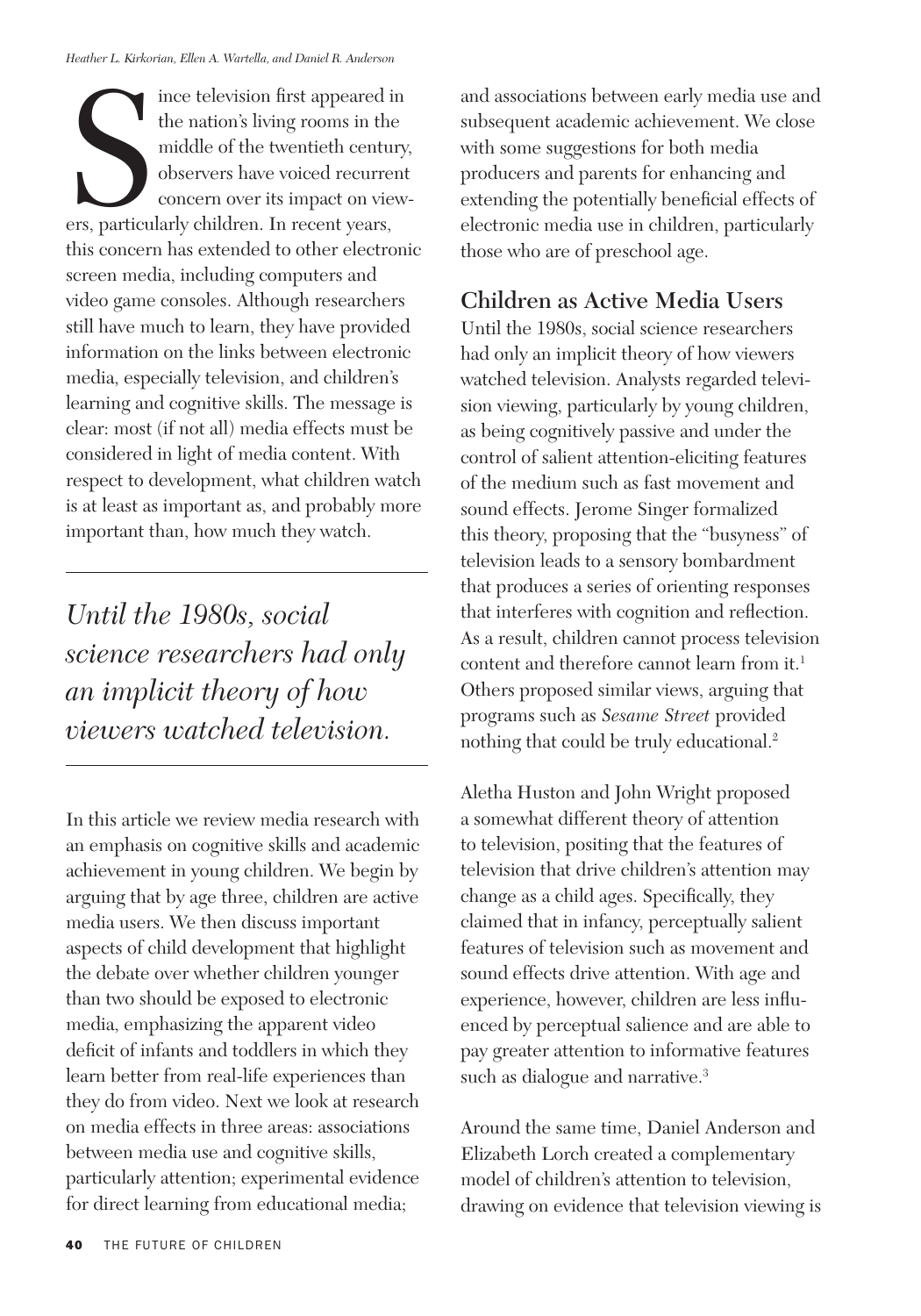#### Table 1. Selected Popular Television Programs and DVD Series for Young Children

| <b>TV programs</b>   | <b>Description</b>                                                                                                                                                                                                                                                                                                                                                                   | <b>Network</b>                |
|----------------------|--------------------------------------------------------------------------------------------------------------------------------------------------------------------------------------------------------------------------------------------------------------------------------------------------------------------------------------------------------------------------------------|-------------------------------|
| Barney & Friends     | Evoking a preschool setting, Barney the dinosaur teaches songs and dances to young<br>children. The show focuses heavily on pro-social themes of sharing, empathizing, helping<br>others, and cooperating.                                                                                                                                                                           | <b>PBS</b>                    |
| <b>Blue's Clues</b>  | A human host encourages viewers at home to help solve a mystery with his dog friend,<br>Blue. The show is often repetitive and encourages interactivity by asking viewers to find<br>clues and solve puzzles.                                                                                                                                                                        | Nickelodeon                   |
| Bob the Builder      | Bob the Builder and his construction crew face building, renovation, and repair chal-<br>lenges. The series often focuses on identifying a problem and making a plan to solve the<br>problem.                                                                                                                                                                                        | <b>PBS</b>                    |
| Dora the Explorer    | Featuring a bilingual Latina girl as the lead, Dora and her friends go on quests and help<br>others, encouraging viewers to help out through their own actions or by telling her what<br>she needs to know. In addition to highlighting traditional educational content such as<br>color and shapes, Dora teaches language by repeating words and phrases in English and<br>Spanish. | <b>PBS</b>                    |
| Sesame Street        | Combining puppetry, live action, and animation, this long-running series focuses on a<br>wide range of topics including the alphabet, numbers, emotion management, conflict reso-<br>lution, music, dance, and healthy lifestyles.                                                                                                                                                   | <b>PBS</b>                    |
| <b>Teletubbies</b>   | Centering on four colorful characters, the Teletubbies speak in a baby-like language and<br>learn through play. The Teletubbies have televisions in their stomachs that show clips of<br>real children from around the world. This program is targeted at toddlers.                                                                                                                  | <b>PBS</b>                    |
| Thomas & Friends     | Based on a book series, Thomas the Tank Engine and his engine friends learn to work<br>hard and be cooperative with each other.                                                                                                                                                                                                                                                      | <b>PBS</b>                    |
| The Wiggles          | Featuring a four-man singing group for children, episodes of The Wiggles include songs<br>and skits focused on solving a problem. The Wiggles encourages children to sing songs<br>and move their bodies to music.                                                                                                                                                                   | Disney                        |
| <b>DVD</b> series    | <b>Description</b>                                                                                                                                                                                                                                                                                                                                                                   | <b>Producer</b>               |
| <b>Baby Einstein</b> | Series content covers wide range of topics including music, art, language, poetry, and<br>science. Targeted at children starting at one month.                                                                                                                                                                                                                                       | Disney                        |
| <b>Brainy Baby</b>   | Educational series highlighting range of subjects including alphabet, art, music, shapes,<br>foreign languages, and right and left brain development. Targeted at children starting at<br>nine months.                                                                                                                                                                               | <b>Brainy Baby</b><br>Company |
| Sesame Beginnings    | Features baby versions of the Muppets from Sesame Street. The focus is on encouraging<br>interactions between child and caregivers. Targeted at children starting at six months.                                                                                                                                                                                                     | Sesame Workshop               |

based on active cognition. They argued that attention in children at least as young as two is guided in large part by program content. For example, preschool children pay more attention to normal video clips than to those that have been edited to make them incomprehensible, for example by using foreign dubs of the video clips or randomizing the order of shots within the clips.<sup>4</sup> Moreover, preschool-age children pay more attention to children's programs than to commercials even though commercials are more densely packed with formal features.5 Children learn strategies for watching television by using their knowledge of formal features to guide atten-

tion.6 Finally, to understand typical programs that use standard video montage such as cuts, pans, and zooms, children engage in a variety of inferential activities while viewing.7

### **Developmental Considerations**

Although children are active viewers of television by preschool age, research suggests that this may not be true of infants and toddlers. In this section we summarize research on attention to, comprehension of, and learning from video by children under two.

### **Attention to Electronic Media** Until recently, research on media effects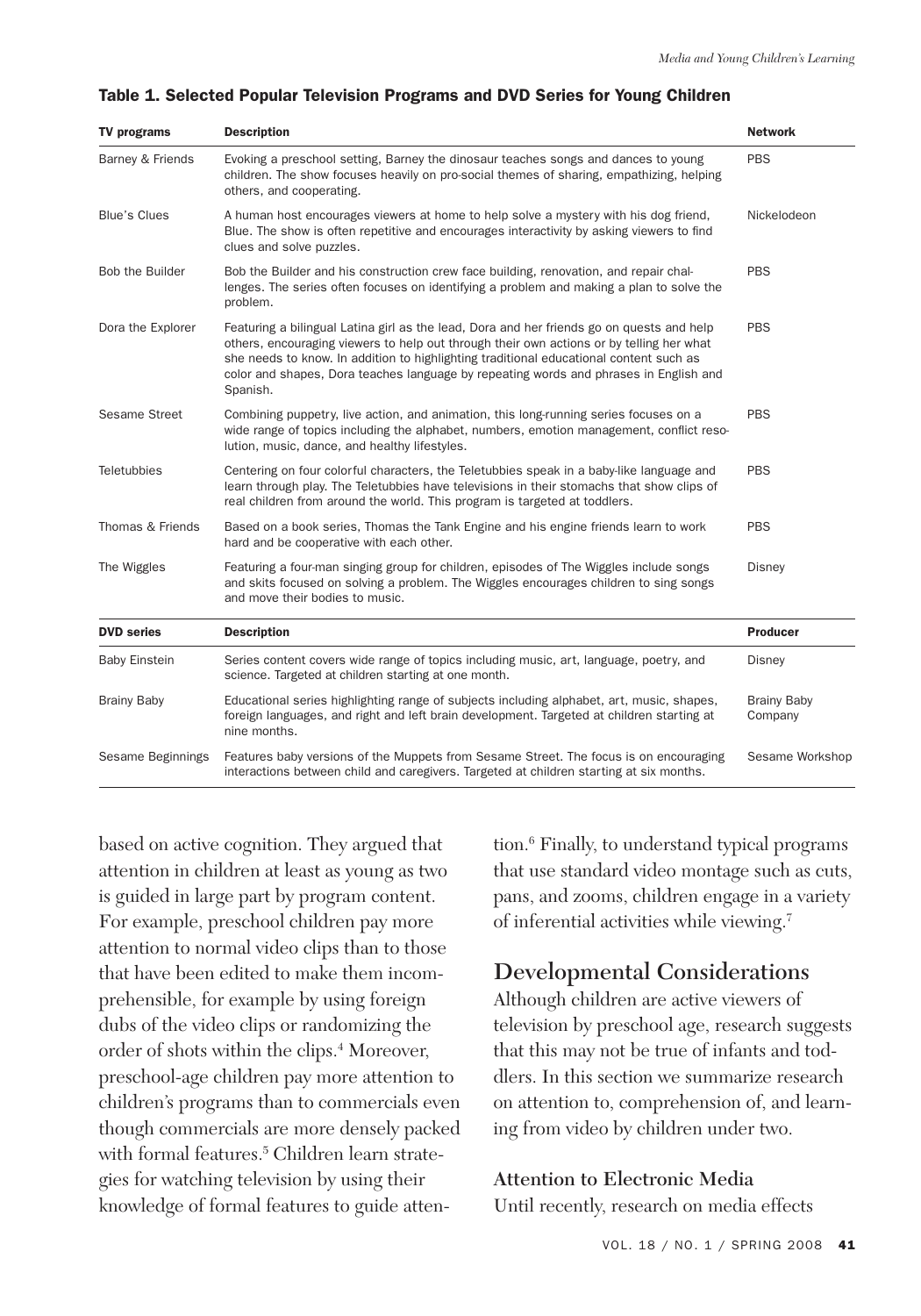did not focus on infants and toddlers. Early studies reported that children younger than two paid little attention to television, perhaps because little television was produced for them.8 The early 1990s, however, saw a virtual explosion in the production of television

*Research suggests that children do not comprehend the symbolic nature of television until they reach the preschool years.*

programs and videos designed for infants and toddlers, and some research now suggests that infants and toddlers pay close attention to these videos.9 The increase in infantdirected media products has led to debate over whether infants and toddlers should be exposed to electronic media. (See table 1 for a description of some popular media products for young children.)

Although the underlying mechanisms driving attention to video appear to be the same in adults and infants as young as three months, some research has found differences in the ways in which younger and older viewers watch professionally produced video.<sup>10</sup> For example, one study observed patterns of eye movements in one-year-olds, four-year-olds, and adults while they watched *Sesame Street* and found systematic differences between infants and older viewers. Infants' visual fixations, for example, were more variable and less sensitive to changes in content.<sup>11</sup> In another experiment, children aged six, twelve, eighteen, and twenty-four months watched normal and distorted segments of *Teletubbies*, a program designed for viewers in this age

range.12 In one distorted video, shots were randomly ordered; in the other, utterances were reversed to produce backwards speech. The experiment found that although older children (eighteen and twenty-four months) looked for longer periods at the normal video segment than at the distorted segments, younger children (six and twelve months) did not appear to discriminate between the two. These findings suggest that children under eighteen months may not understand, and thus learn from, television in the same way as do older children. In particular, they may be inattentive to dialogue and may fail to integrate comprehension across successive shots in filmic montage.

### **Perception of Video**

One area of cognitive development influencing children's ability to learn from television is the perception of video itself. Some research suggests that children do not begin to discriminate between television and real-life events until the early preschool years. For example, Leona Jaglom and Howard Gardner reported qualitative observations of three children from age two to five. They noted that at age two, the children recognized that the television world was contained within the television set but not until they reached age three or four did they realize that the television world could not affect them—that, for example, television characters could not enter their bedrooms. The authors concluded that sometime between ages two and three, children develop an understanding of the representational nature of video.<sup>13</sup>

In a similar vein, John Flavell and several colleagues conducted a series of experiments with preschool-age children to investigate the distinction they made between real objects and those represented on video. Younger children were less likely to correctly answer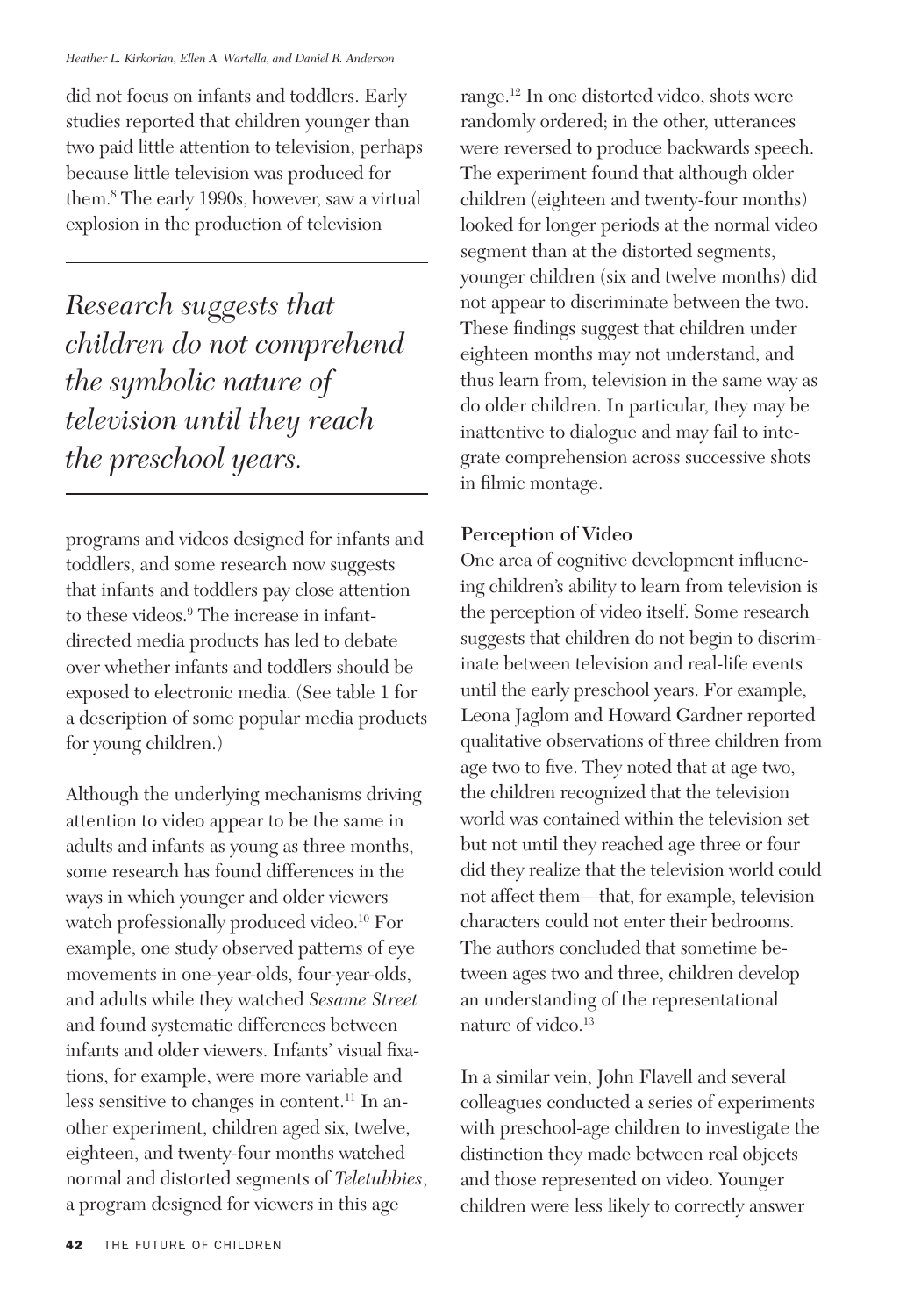questions regarding the uses of objects on television. For example, three- and four-yearold children saw a video image of a bowl of popcorn and were asked if the popcorn would fall out of the bowl when the television set was turned upside down. The four-year-olds recognized that televised images represent real objects while three-year-olds failed to discriminate between televised images and real objects, claiming that the popcorn would fall out of the bowl if the television was turned upside down.<sup>14</sup>

Other research focusing on children's ability to discriminate between televised programs and commercials has generally demonstrated that children younger than five cannot consistently make that distinction.<sup>15</sup> Even when young children correctly label programs and commercials, they may still think that the commercial is part of or connected to the program.16 Moreover, although children may be able to identify commercials based on perceptual cues by age five, their ability to recognize the persuasive intent and inherent bias in advertising does not appear to develop until age seven or eight.17

Together this research suggests that children do not comprehend the symbolic nature of television until they reach the preschool years; evidence of comprehending and learning from television at younger ages than about two-and-a-half is meager. And it may take several more years before children are able to make more specific discriminations with respect to program content.

### **Learning from Electronic Media**

Many infant-directed media products make explicit claims about their educational value; others, with titles such as *Baby Einstein*, keep their claims implicit. But analysts know little about the extent to which children two

years and younger learn from commercially produced television programs. Experiments on learning from video have repeatedly found that infants and toddlers learn better from real-life experiences than from video. This so-called video deficit disappears by about age three, when learning from video becomes robust.18

Support for the video deficit hypothesis comes from several lines of research. Studies of language learning have demonstrated that children aged two and older can learn vocabulary from television.19 Unlike older children, however, infants and toddlers are less likely to learn from video. One experiment found that children younger than two learned vocabulary better from real-life experiences than from equivalent video presentations.<sup>20</sup> Other experimental research demonstrates that television models are less effective than live ones in preserving discrimination of foreign phonemes (speech sounds) in infants.<sup>21</sup>

Additional support for the video deficit hypothesis comes from studies examining infants' and toddlers' ability to imitate specific actions, such as an adult demonstrating actions with a puppet. In an experiment comparing toddlers' imitation of live and mediated (that is, videotaped) models, Rachel Barr and Harlene Hayne reported that twelve-, fifteen-, and eighteen-month-olds were more likely to perform a behavior after viewing unmediated, live models than after viewing either the video model or no model. Only the oldest age group was more likely to perform the behavior after seeing the video model than the control group after seeing no modeled behavior.<sup>22</sup> A more recent experiment made similar findings for children at twenty-four and thirty months.<sup>23</sup> It is clear that, unlike infants and toddlers, preschool-age children can readily imitate behaviors seen on video.<sup>24</sup>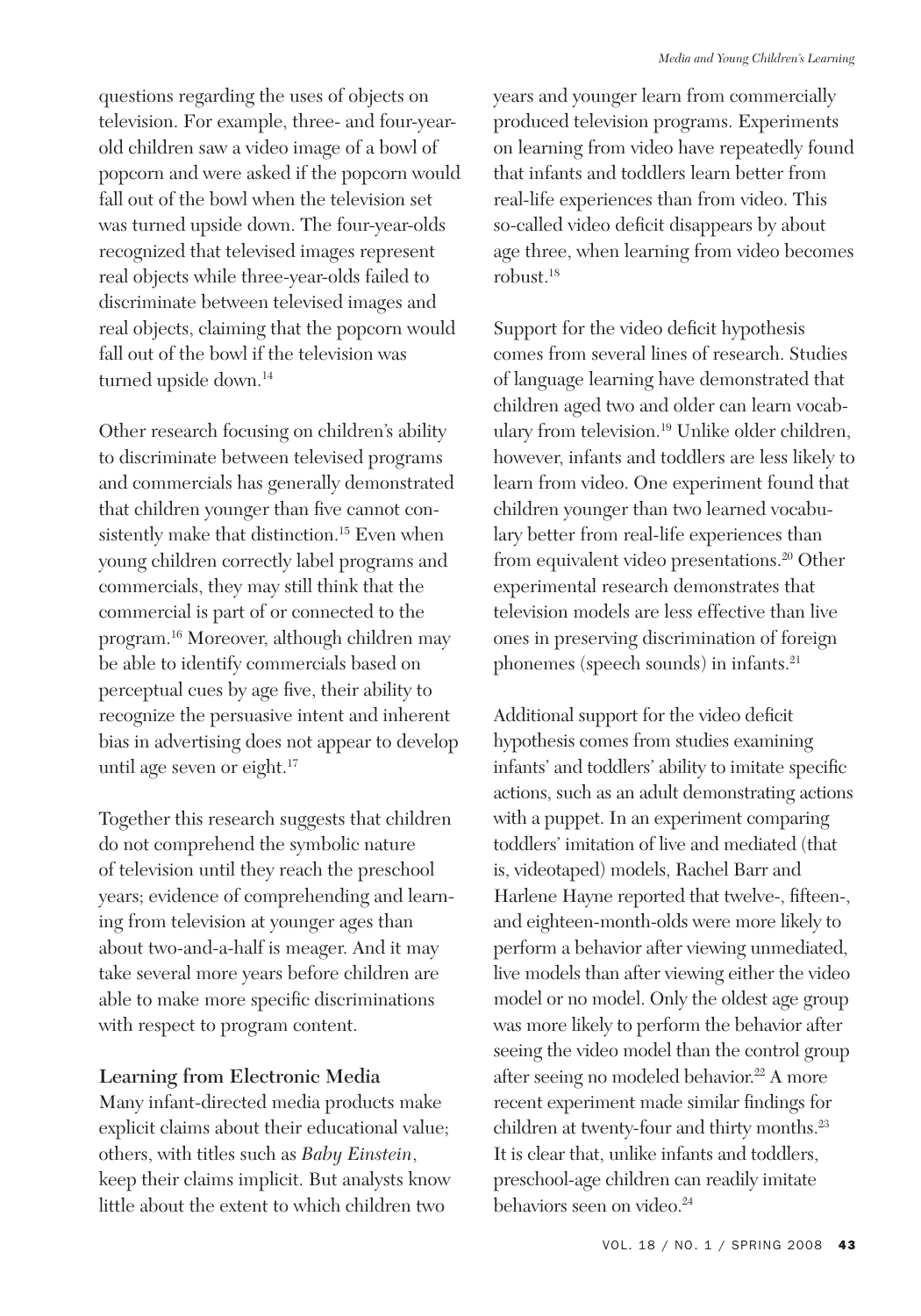#### *Heather L. Kirkorian, Ellen A. Wartella, and Daniel R. Anderson*

Another line of research relevant to infants' and toddlers' ability to transfer from video to real-world problems involves object-retrieval tasks. In these experiments, the child either sees a toy hidden in an adjacent room through a window or watches the toy being hidden on television. In a study of children aged two and two-and-a-half, Georgine Troseth and Judy DeLoache reported that both age groups were able to find the toy on every trial when the hiding event was seen through a window but less often when the event was watched on television, particularly for the younger participants.25 Kelly Schmitt and Daniel Anderson reported similar findings with overall performance at chance levels (25 percent) for children aged two and about 50 percent for children aged two-and-a-half in the television task but nearly perfect at both ages for the window task. Three-year-olds did well on both tasks.26 Marie Schmidt, Alisha Crawley-Davis, and Daniel Anderson attempted to minimize the influence of perceptual cues and simplify the task in two experiments. In the first, a sticker was hidden underneath a cutout on a felt-board that had the same dimensions as the television screen. In the second, an experimenter simply told the child, either live or on closed-circuit television, where the object was hidden. Performance of two-yearolds in both tasks was still at chance levels in the television conditions.27 Georgine Troseth and Judy DeLoache attributed this deficit to a poor understanding of symbolic representations or to prior expectations about television as "unreal." Recent work by Troseth shows that if toddlers have interactive experiences with television—if, for example, they converse with an experimenter via closed-circuit video—the video deficit in the object-retrieval task can be overcome.<sup>28</sup>

Overall, the bulk of the research supports a video deficit for learning by infants and

toddlers even though it can be overcome by an interactive relationship. Researchers have not yet demonstrated any learning, or lack of it, from commercial baby videos. One recent study evaluated the effect of a series of baby videos designed to foster parent-child interactions. Compared with parents who watched a comparison series (*Baby Einstein*), parents who watched videos from the *Sesame Beginnings* series showed more engaged interactions with their twelve- to twenty-onemonth-old children if they had coviewed the videos at home on multiple occasions.29 Although there is as yet no evidence that babies learn anything from baby videos, apparently coviewing parents can.

To our knowledge no research has yet examined computer and interactive game use in infants and toddlers, although these products are now being developed for children as young as six months of age and some parents report that their infants and toddlers use these media regularly. Based on a recent survey of parents, the Kaiser Family Foundation estimated that 61 percent of children under age two use screen media (television, videos, DVDs) on a typical day and 43 percent of infants and toddlers watch television every day.30 Given a relative dearth of empirical research on infants and toddlers and a dispute over whether they even comprehend screen media, for the remainder of this article we will focus on educational media designed for preschoolers and older children. Research is urgently needed, however, to determine how media influence infants and toddlers.

### **Media Effects on Attention and Other Cognitive Skills**

Among their other charges, critics have often accused television of being a negative influence on the development of children's cognitive skills. Much of the debate about the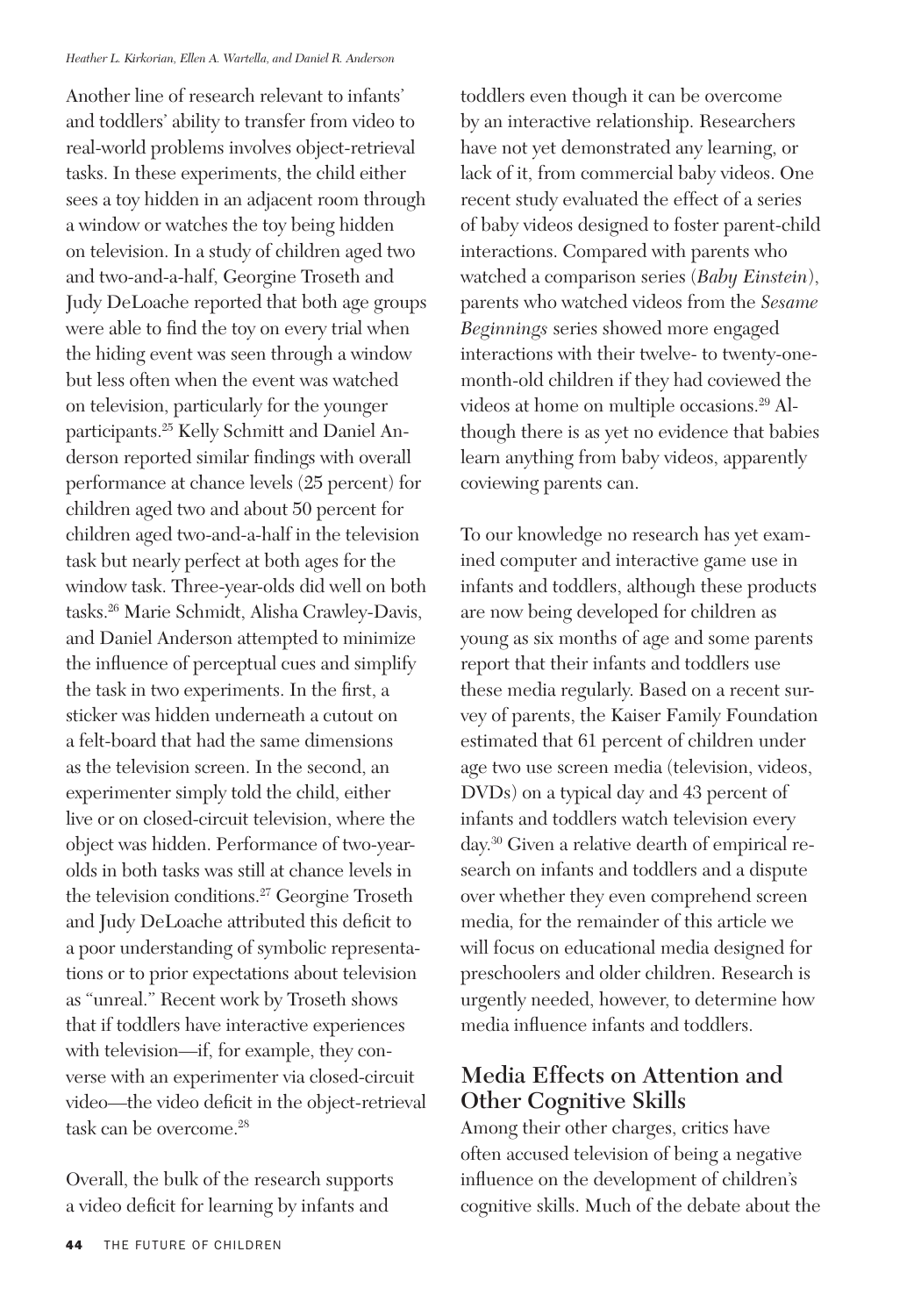effect of television on cognition concerns the development of attention. The most common hypothesis has been that frequent changes in scenes and content disrupt young children's ability to sustain attention.<sup>31</sup> One reanalysis of longitudinal data collected during the 1980s found a small correlation between early television exposure at ages one and three years and subsequent symptoms of attention problems at age seven.<sup>32</sup> Findings from studies since then have been mixed.33

One possible mediating factor in the link between early television viewing and attention skills is program content. Most correlational studies do not measure the types of programs to which children are exposed, making it impossible to draw any conclusions regarding content effects. However, a recent correlational study suggested that content is an important mediator of the relation between exposure to television before age three and subsequent attentional problems. Specifically, early exposure to violent and non-educational entertainment programming was positively associated with later symptoms of attention deficit but exposure to educational television was not related to attentional problems.<sup>34</sup>

One early study of the effects of television on behavior in preschoolers experimentally varied the type of content children viewed. The study compared preschoolers who were exposed to prosocial programs (*Mister Rogers' Neighborhood*), neutral films, and violent cartoons (*Batman*, *Superman*).35 Children were observed first for a baseline period of three weeks, then for a four-week television viewing period, and finally for two weeks after the viewing period. Findings from this study suggest that the link between television viewing and children's attentional skills is mediated by content. Children who viewed the violent cartoons showed decreases in measures of self-regulation, whereas those who viewed the prosocial programs showed higher levels of task persistence, rule obedience, and tolerance of delay relative to baseline measures and to children in the neutral viewing condition. It is important to note that the three categories of programs likely differed not only in content but with respect to formal features such as format (animation versus live-action) and pace. It is difficult within the context of this study to isolate the links between content and self-regulatory skills, but the findings clearly indicate that television as a medium does not have an indiscriminate negative effect on attentional skills. In fact, several experiments have found that television can teach specific attention skills and strategies.<sup>36</sup>

*Educational television programs, those designed around a curriculum with a specific goal to communicate academic or social skills, teach their intended lessons.*

Many allegations regarding the effect of television on children's attention skills focus on the fast pace of programs such as *Sesame Street*. 37 The only study to experimentally vary the pace of a television program observed preschoolers during tasks of perseverance after the children either viewed an edited version of *Sesame Street,* composed of either particularly fast-paced segments or particularly slow-paced segments, or read books with parents. Analysts found no group differences in measures of distractibility or impulsiveness following either reading or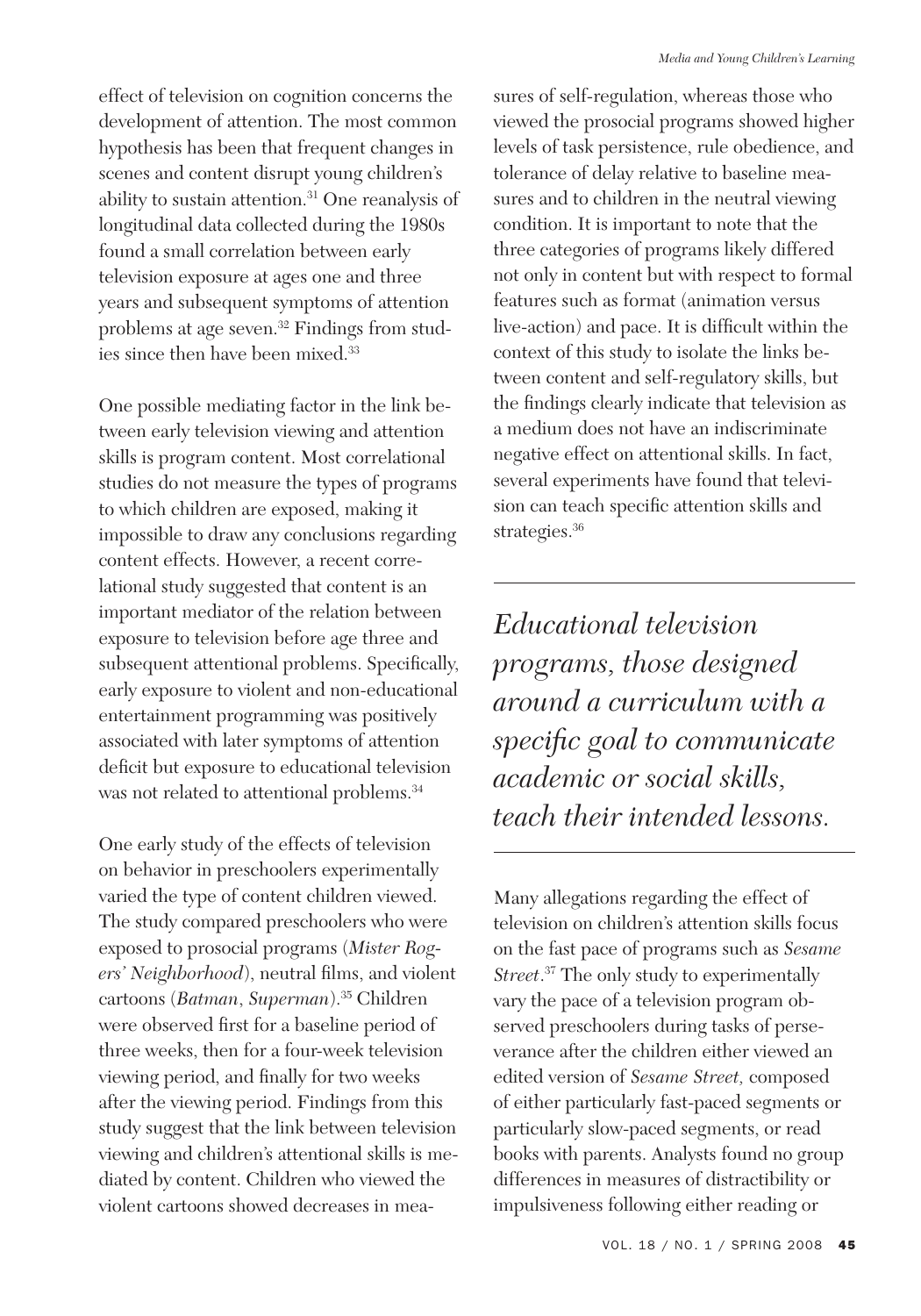television viewing.38 This finding suggests that there is no immediate link between program pacing and attentional skills. Nonetheless, longitudinal research manipulating program content is needed to experimentally investigate the causal effect of television on attention in preschoolers.

Discussions of computer use and video games have been more optimistic, with the relevant research seeming to support a link between both and cognition. The research generally focuses on cognitive skills other than attention. One study, for instance, conducted an experiment with fifth graders to investigate the effects of video game experience on spatial skills in children. Subjects were randomly assigned to an experimental group that played a spatial game, such as navigating a marble along tracks through space, or a control group that played a computerized word game that was not spatial. Although the study found no between-group differences on pre-test measures of spatial skill, it found significantly higher post-test scores for the spatial video game group than for the control group.39 Similar results have been reported by others.<sup>40</sup>

Overall, the research suggests that electronic media might have an effect on attention skills. Television, especially when viewed by children younger than age two, may have a negative effect on attention development, though the evidence is relatively weak. Concern over television exposure before age two has been echoed in research on cognitive development more generally.41 Content appears to be an important mediator, and specific television content has been linked to attention skills. Studies of interactive media have found that video game play may enhance spatial cognition, but research is lacking on other cognitive skills, particularly attention development.

### **Learning from Educational Media**

Educational television programs, those designed around a curriculum with a specific goal to communicate academic or social skills, teach their intended lessons. But because most research assessing the effectiveness of educational curricula is proprietary or not published in archival sources, most program evaluations go unseen by the general public. Nevertheless, reviews of this research demonstrate the effectiveness, both shortterm and long-term, of curriculum-based

*Preschoolers who view*  Sesame Street *have higher levels of school readiness than those who do not.*

programming for children in areas as diverse as literacy, mathematics, science, and social skills.42 Academics have also published research evaluating the effectiveness of educational programs. We present examples of both correlational and experimental evaluative studies.

*Blue's Clues* is a television program focusing on social and cognitive problem-solving skills in preschoolers. In a two-year program evaluation, Jennings Bryant and others followed preschoolers who were regular viewers of the show and preschoolers who were not because the program did not air in their town of residence. The two groups of children did not differ on measures of problem solving and flexible thinking at the start of the study. At the end of the two-year observation period, however, regular viewers of *Blue's Clues* outperformed their non-viewing peers in many measures and were more successful and systematic in their problem solutions.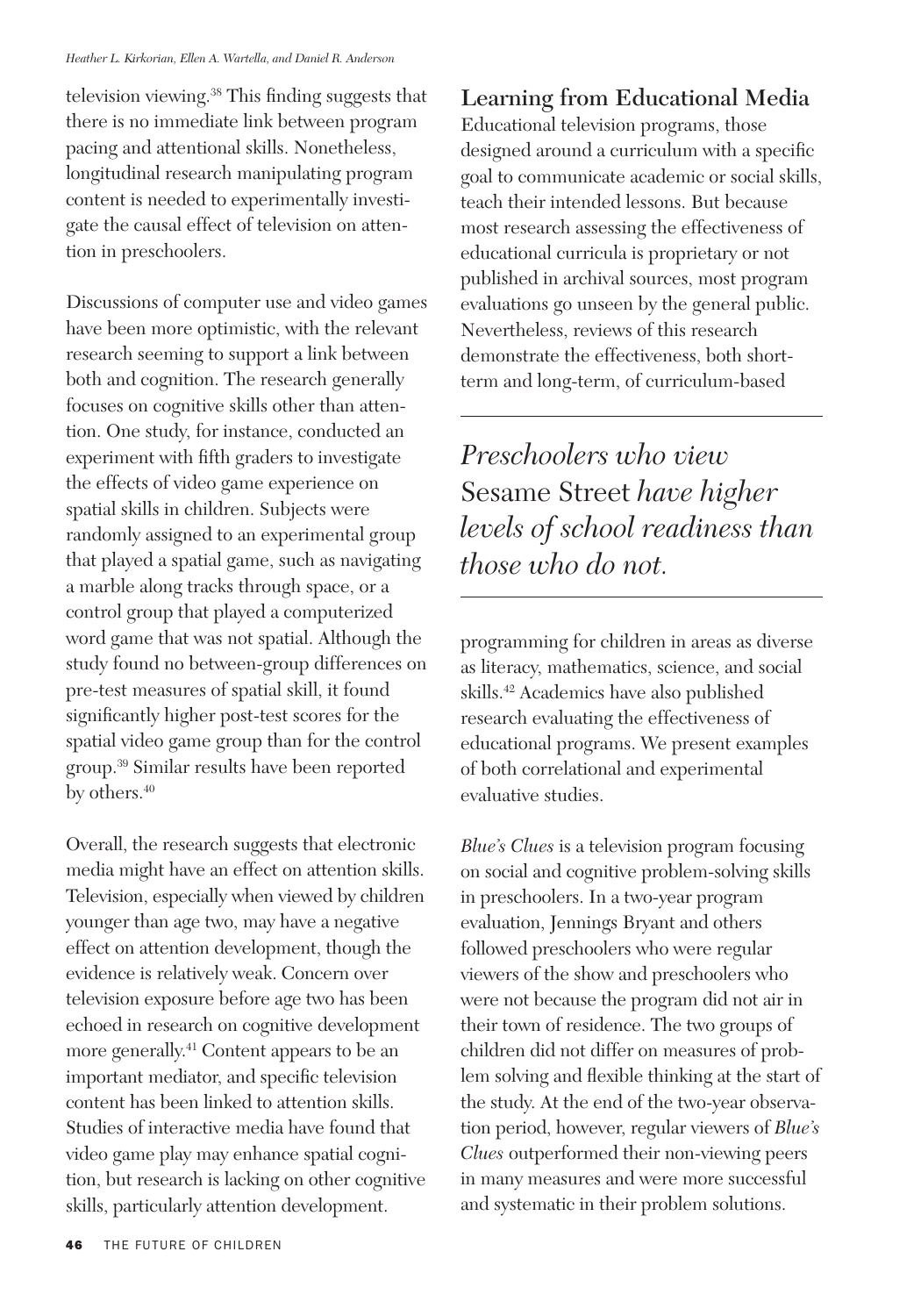Solving the problems required careful planning, a trait frequently modeled and described in the program.<sup>43</sup> In an experimental study, preschool-age children were randomly assigned to watch one episode of *Blue's Clues*, or the same episode five times, or one episode of a different program. Not surprisingly, children who viewed the *Blue's Clues* program showed better comprehension of the specific information presented in the show, and children who watched the program five times showed better comprehension than those who saw it only once. Moreover, *Blue's Clues* viewers scored higher than non-viewers on problem-solving tasks different from those directly presented in the program, particularly when they viewed the program repeatedly.<sup>44</sup> Together these studies demonstrate immediate and potentially long-lasting effects of *Blue's Clues* on problem-solving skills, especially for regular viewers of the program.

Some television programs designed for young children focus on a variety of academic and social skills to help prepare children for entering school. One such program is *Sesame Street,* which has been by far the most studied children's program, probably because of Sesame Workshop's commitment to research, the program's longevity and popularity, and its long history of both criticism and praise. Correlational research demonstrates a positive association between early exposure to *Sesame Street* and school readiness.45 That is, after analysts statistically control for a range of other factors known to affect school readiness, they find that preschoolers who view *Sesame Street*  have higher levels of school readiness than those who do not. Nationally, there is some evidence for an increase in school readiness among preschoolers in recent years.<sup>46</sup> One plausible explanation for this trend may be increased early exposure to television, particularly educational programs for young children,

though as yet evidence is insufficient to draw solid conclusions. Although media may have contributed to the trend, many other explanations, such as increases in preschool enrollment, also are plausible.<sup>47</sup>

Other forms of electronic media also have been used for education. For instance, some professionally produced, curriculum-based Internet websites for preschoolers are associated with television shows such as *Sesame Street* or *Dora the Explorer,* though no public domain research is available on the effect of these websites. Researchers have conducted studies on the use of educational software at home. For example, one experiment reported significant gains in the effectiveness of educational software when children were allowed to use the software at home as well as in school.48 Similar benefits have been reported by other researchers.<sup>49</sup>

To summarize, it is clear that children can learn from educational media. Television programs designed with a specific goal to teach academic or social skills can be effective with potentially long-lasting effects. Although scarce, research on interactive media software suggests similar results. We turn now to a discussion of associations between overall media use in early childhood and subsequent measures of overall achievement.

### **Early Media Use and Academic Achievement**

Among the most common criticisms of children's media use is that it displaces other activities believed to be more beneficial such as outdoor play, homework, and leisure reading. Historically, however, television viewing has largely displaced other entertainment media such as comic books, radio, and cinema.<sup>50</sup> For the most part, television viewing does not appear to displace more educationally valu-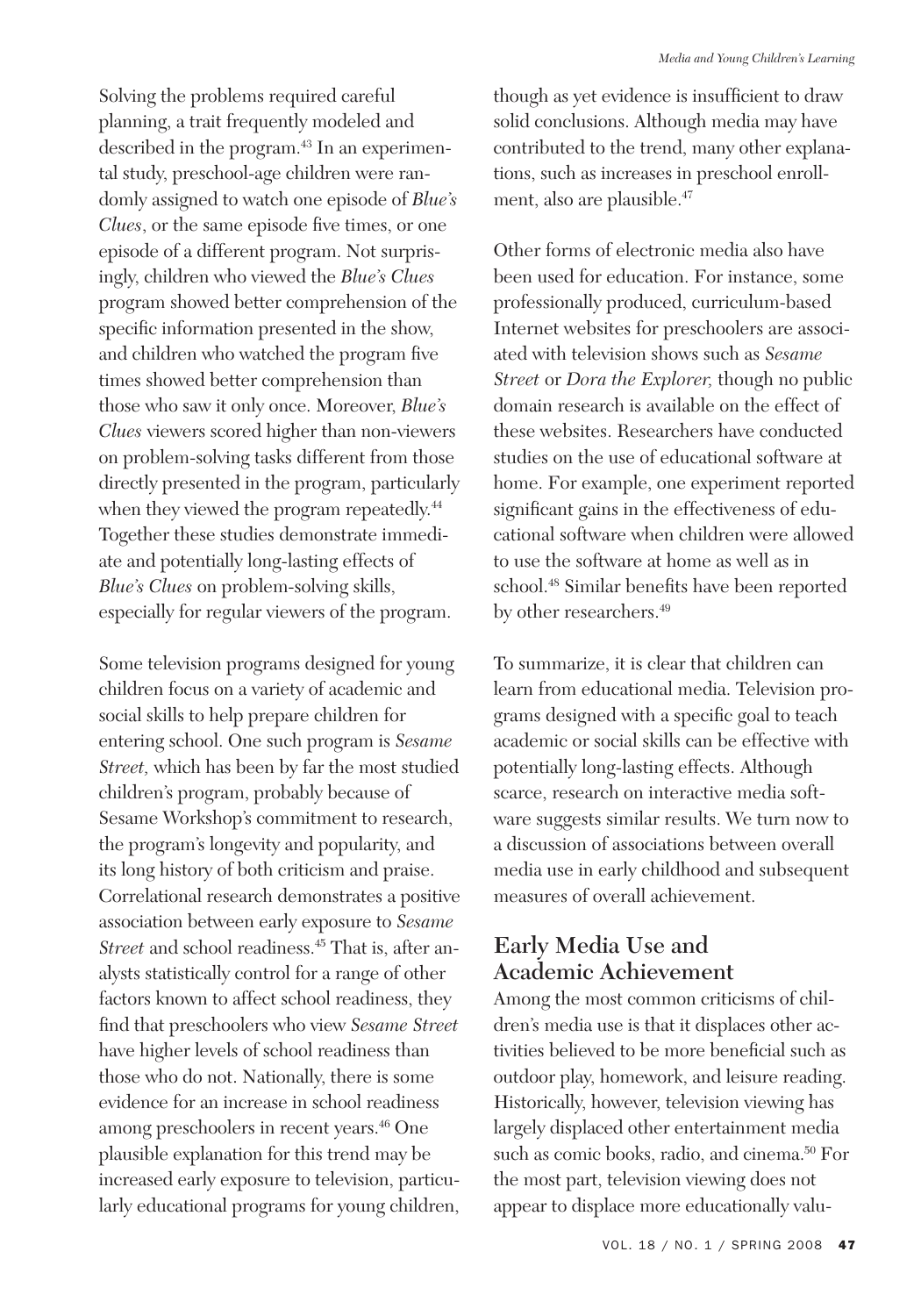#### *Heather L. Kirkorian, Ellen A. Wartella, and Daniel R. Anderson*

able activities, except perhaps in the case of children and youth with extraordinarily high television exposure or of early school-age children learning to read, typically in first and second grade.<sup>51</sup> Potential displacement effects of relatively new, interactive media are less clear because users can access multiple media platforms simultaneously, using a computer, for example, while watching television.<sup>52</sup>

Many studies of the effect of television viewing on academic achievement examine correlations between some measure of television exposure and some contemporaneous measure of achievement.53 In these studies, correlations are often negative, indicating greater achievement with lower exposure to television, but the associations are also often quite small. Moreover, findings of correlational studies can be difficult to interpret. It may be that television viewing lowers academic achievement, but it is equally plausible that academically challenged children are more drawn to television as a leisure-time activity. Moreover, some third variable that has not been accounted for may explain both television exposure and achievement. In the case of television viewing, for example, children from lower-income homes tend to watch more television and also to score lower on measures of academic achievement than do their higher-income counterparts.54 In this example, both television exposure and academic achievement may be the result of family income. In fact, when correlational studies take into account other important factors, they often fail to find significant associations between television exposure and academic achievement in children.

Detailed analyses of the relation between television exposure and academic achievement suggest that this relation is not straightforward. For example, a meta-analysis of twenty-three studies reported that the average correlation between total viewing time and academic achievement was only -.05, a tiny association. More accurately described, the relation was what social scientists call curvilinear. That is, in moderation (one to two hours a day), television viewing was positively associated with academic achievement, but higher rates of television viewing were associated with decreasing achievement.<sup>55</sup> Other studies have found a similar pattern.<sup>56</sup>

One important factor in the association between television viewing and academic achievement may be the age of the viewer. The optimal amount of television exposure may vary with age, possibly as a function of the types of programs viewed at different ages.57 Few studies have directly investigated the association between achievement and television viewing in infants and toddlers. In one study, however, viewing before age three was negatively related to later academic achievement whereas viewing at three years and beyond was positively related to subsequent achievement.58

It is also important to note that most of the studies mentioned thus far did not distinguish between the types of content viewed. The lack of a straightforward association between television exposure and academic achievement may be at least partially mediated by the content of the programs viewed. For instance, although one study reported a generally curvilinear relation with highest achievement for children watching one to two hours a day, these moderate viewers were also more likely to report watching educational programming whereas heavier viewers were more likely to report entertainment viewing.59 Indeed, several more recent studies have found that achievement is linked to early exposure to specifically educational television programming.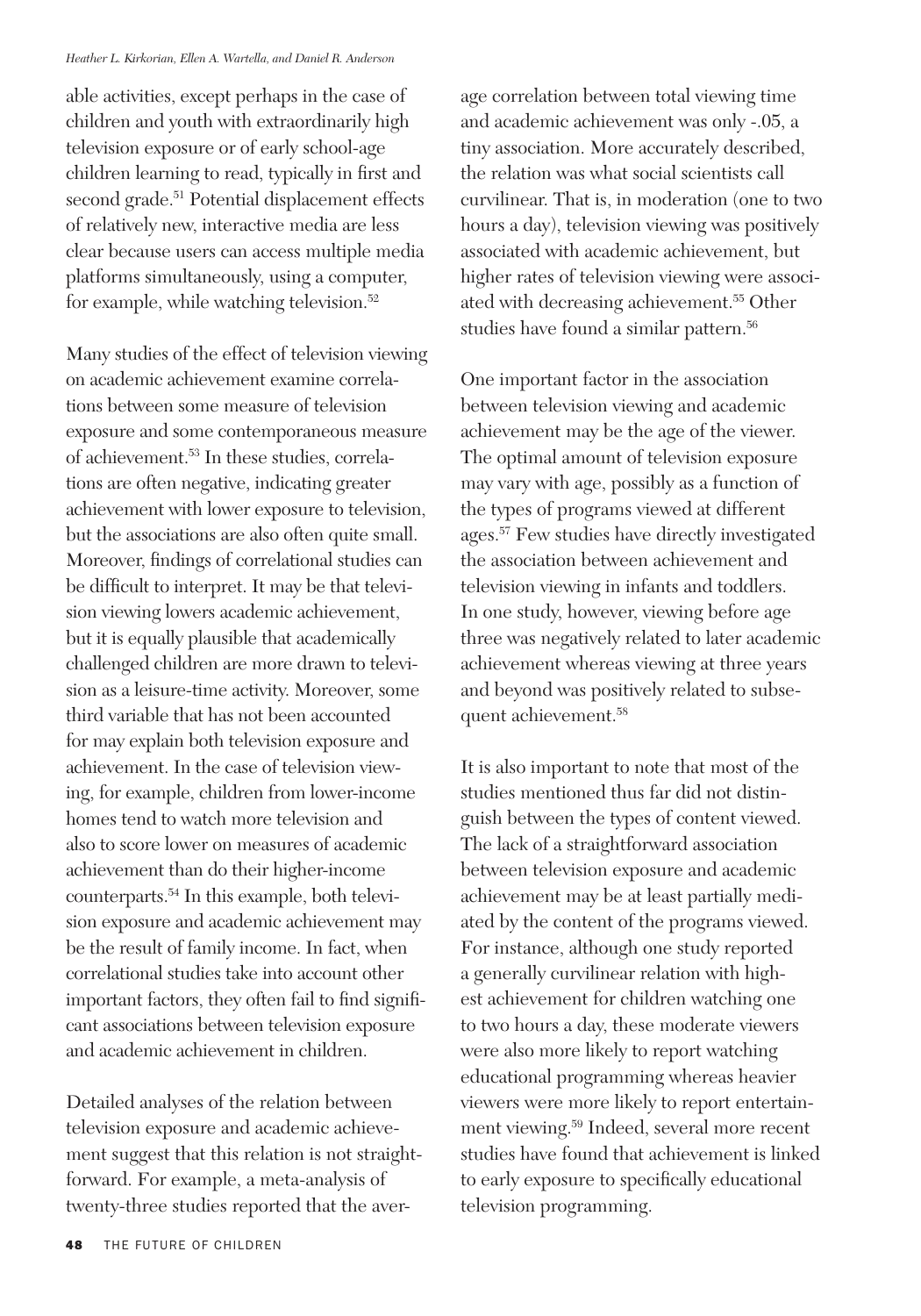One of the most extensive studies of this kind reported that viewing educational programming at age five was positively associated with high school grades in English, math, and science. Early exposure to educational programming was also positively linked with a host of other factors such as leisure time reading and involvement in extracurricular activities.60 In another longitudinal study, the effect of television exposure between six and thirty months of age depended on the content viewed. For example, early exposure to programs such as *Blue's Clues* and *Dora the Explorer* was positively linked with subsequent vocabulary and expressive language whereas viewing *Teletubbies* was negatively linked with performance on these measures.<sup>61</sup> On its face, these findings contradict results indicating little language learning from video in children under two. It is possible, however, that the findings are attributable not to learning from programs but rather to self-selection such that children who have well-developing language skills prefer to watch different programs than their more slowly developing peers. Given the correlational nature of this study, it is impossible to know for certain what produced these findings.

Although watching educational programs can have academic and social benefits, watching other types of content can have drastically different results. For instance, longitudinal correlational research has demonstrated a negative association between early exposure to violent video content and academic achievement.62

Not all non-educational television programs have explicitly negative content such as violence, but research on the links between academic achievement and general entertainment content is less clear. Although children can learn spontaneously from entertainment

content, some longitudinal studies report negative associations between academic achievement and viewing entertainment (as opposed to educational) media.63 Specific information learned spontaneously from viewing entertainment does not appear to have the same cumulative long-term benefit as viewing curriculum-based educational programming.

*Educational programs are positively associated with overall measures of achievement and with potentially long-lasting effects, while purely entertainment content, particularly violent content, is negatively associated with academic achievement.*

With respect to interactive media such as video games and the Internet, findings are mixed, almost entirely correlational (allowing no conclusive cause-effect associations), and seldom conducted with young children. Although one study reported a negative association between video game use and academic achievement in adolescents, others report a positive association between achievement and computer and Internet use at home.<sup>64</sup> Though these few studies may suggest that video games are negatively linked with achievement whereas computers and Internet are positively linked with achievement, additional research is needed to systematically investigate this potential difference in outcome.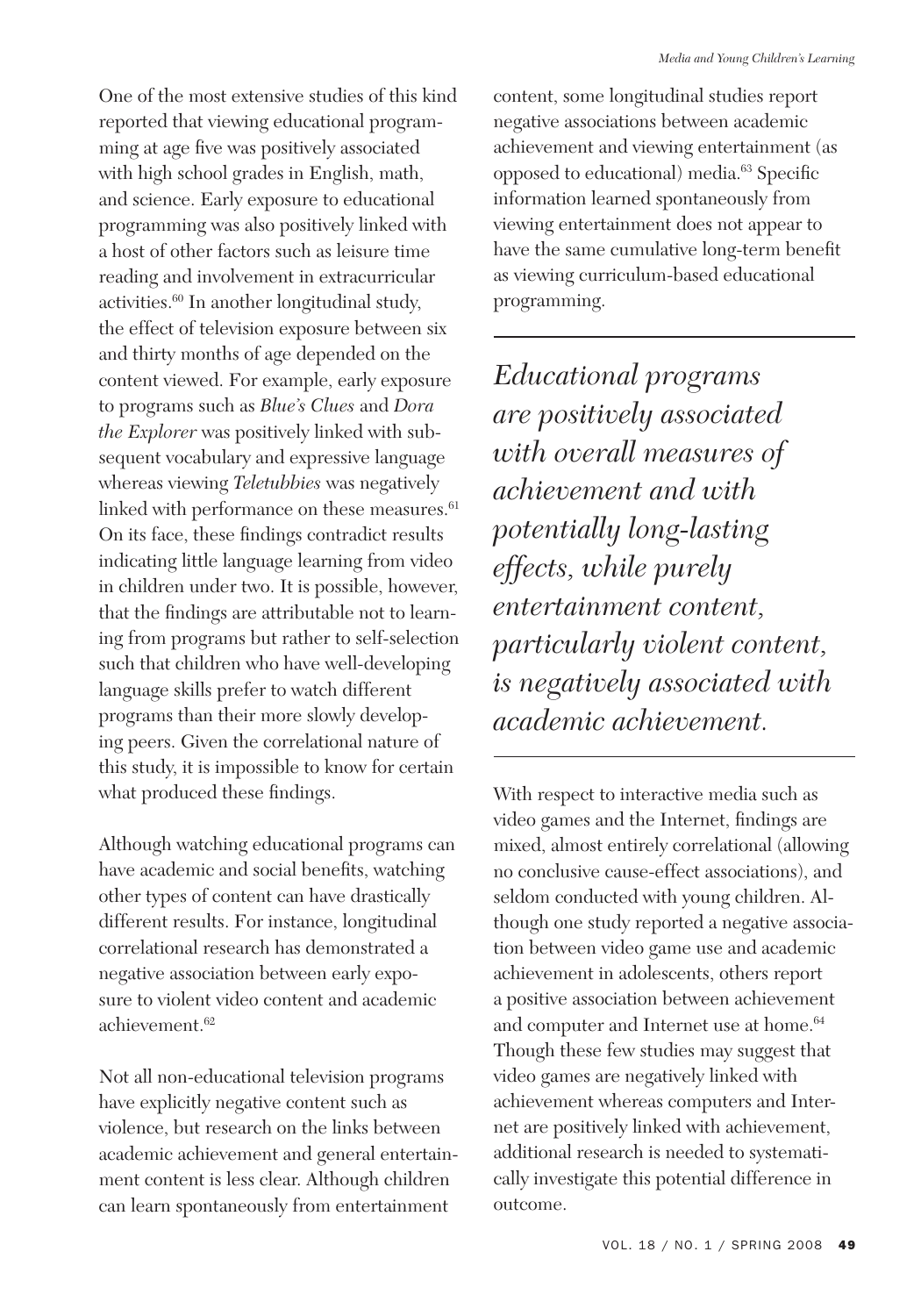To summarize, when studies control for important confounding variables such as income and parent education, they often fail to find significant linear relations between television viewing and subsequent achievement. In fact, the association appears to be curvilinear, with achievement increasing to a peak at low levels of television viewing (one to two hours a day), and then declining with heavier viewing. That

*To maximize the cognitive resources available to children to process educational content, one study suggests that producers integrate narrative and educational content as much as possible.*

said, the most important mediator appears to be content of the programs viewed. Educational programs are positively associated with overall measures of achievement and with potentially long-lasting effects, while purely entertainment content, particularly violent content, is negatively associated with academic achievement. Age may also be an important mediator. Too few studies have been conducted with interactive media such as video games and computers to examine content effects systematically. Nonetheless, as noted in the previous section, software with an educational curriculum can have a positive influence on learning.

### **Production Techniques to Maximize Educational Benefits of Electronic Media**

Producers of children's educational media can do several things to maximize the potential benefits to children. In this section we briefly discuss a few important mediators of the effectiveness of educational media.

### **Attention**

Children cannot learn from educational messages to which they do not pay attention. Moreover, viewers learn more from television programs when they can pay sustained, unbroken attention.<sup>65</sup> Researchers have identified several means of maximizing children's attention to a program, some having to do with program content, others with formal features such as camera techniques and sound effects. As noted, one way to increase attention to a program is to maximize comprehensibility of the content, a topic we discuss in the next section.<sup>66</sup>

At least by the preschool years, children use formal features of media—those characteristics that can be described with minimal reference to content—to guide attention. For example, cuts between shots, camera pans, and sound effects are considered to be formal features. One study found that formal features differ in the extent to which they elicit, maintain, terminate, and suppress preschool children's looks at the television. For example, child voices are likely to elicit looks from inattentive viewers whereas adult male voices are likely to suppress looks. The authors of the study interpreted their findings as demonstrating learned associations between formal features and types of content.67 Children, for instance, often associate child voices with child-directed programming and adult male voices with content for adults. The attention-directing effect of formal features may thus change with age and experience, consistent with Huston and Wright's theory.<sup>68</sup> Such theories generate some interest in understanding how infants and toddlers respond to formal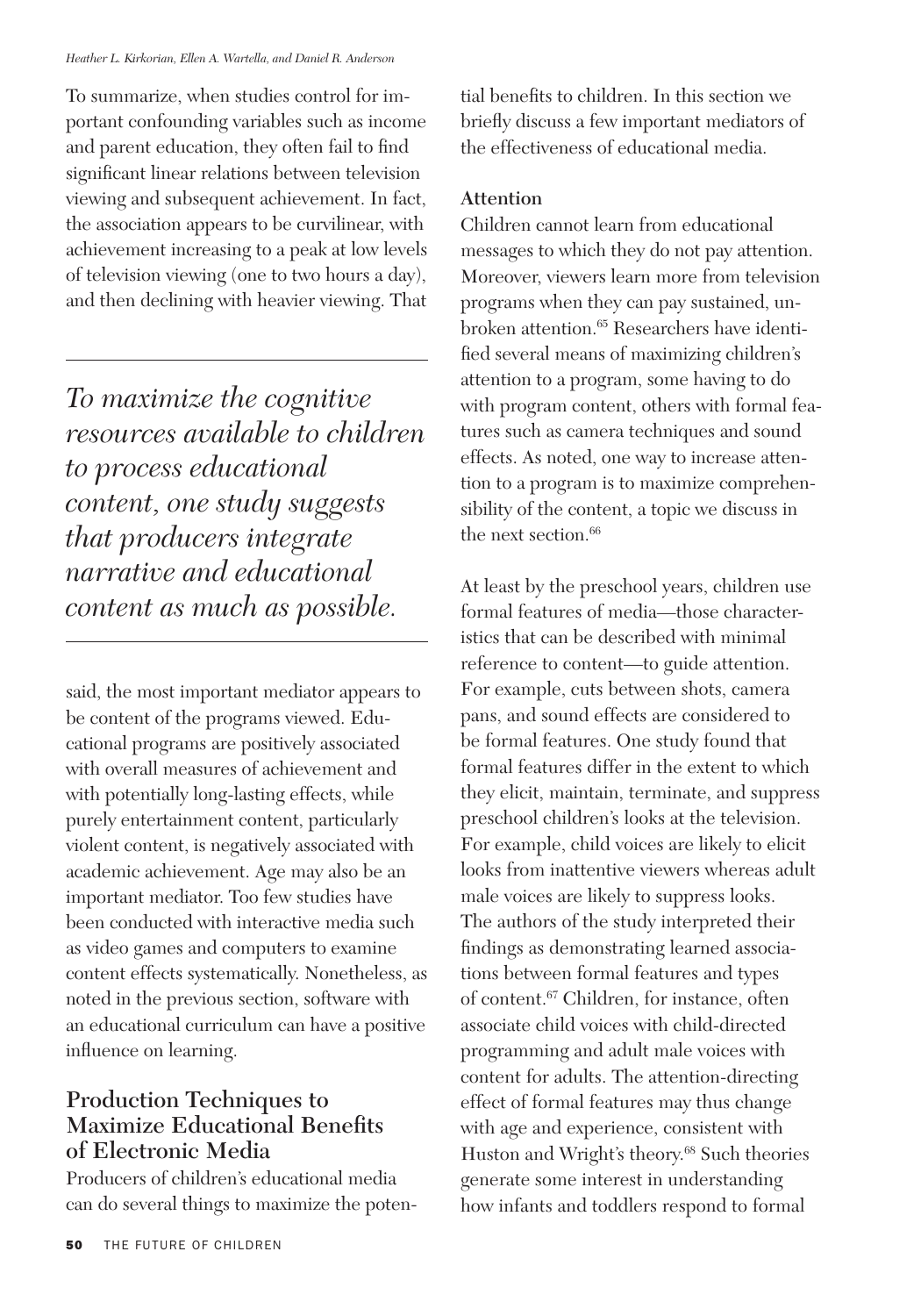features, though the only such study to date concluded that infants, toddlers, and older children responded similarly to a few visual formal features.69 That is, the same features appear to elicit and maintain attention in all young viewers from infancy at least through the preschool years. Although viewers of all ages respond to formal features, Huston and Wright's theory predicts that content becomes increasingly important with age and formal features consequently less important except insofar as they are used to help process content. Moreover, the finding that attention in children under age two is driven partly by formal features does not necessarily mean that they comprehend video. It is more likely that such young children respond automatically to the saliency and unfamiliarity of formal features.

#### **Comprehension**

Just as children cannot understand an educational message to which they do not pay attention, they cannot learn from content that they do not understand. Shalom Fisch proposed what he called the capacity model of children's comprehension of television programs based on the limited cognitive resources people have available for processing information at any given moment.<sup>70</sup> Fisch makes a distinction between a program's narrative content—its story—and its educational content—its informative messages and emphasizes the potential competition between the two types of content for the cognitive resources needed to process the program. To maximize the cognitive resources available to children to process educational content, Fisch suggests that producers integrate narrative and educational content as much as possible, making the educational message a central part of the ongoing story. For example, characters may have to solve a particular problem before advancing to the

next chapter in the story. In this way, narrative and educational content can capitalize on the same resources rather than compete for them. Although Fisch's presentation of the capacity model focused on educational television in particular, it can easily be applied to educational, interactive media as well.

#### **Repetition**

One reason why media can be such a powerful educational tool is that content can be easily and cheaply repeated. Literal repetition of episodes can enhance comprehension and subsequent learning. We have already noted the experimental study comparing preschoolers who watched one episode of *Blue's Clues* with those who watched the same episode once a day on five consecutive days. In that study, attention to the episode remained high and relatively constant over the course of five presentations while comprehension for program content increased with repeated exposure to the episode. Children also increasingly interacted with the content (in terms of audience participation) as the episode was repeated.71 Similar benefits of literal repetition have been reported in other studies.72 Moreover, the *Blue's Clues* experiment found that transfer of learning from the specific examples presented in the program to different problems with similar solutions increased as a function of program repetition.

#### **Viewer Characteristics**

Some studies of media effects suggest that a variety of viewer characteristics, including but not limited to intelligence, socioeconomic status, and gender, can mediate the effects of media on learning and academic achievement. To the extent that producers of children's media can take these characteristics into account during program design and production, they may enhance educational value. For example,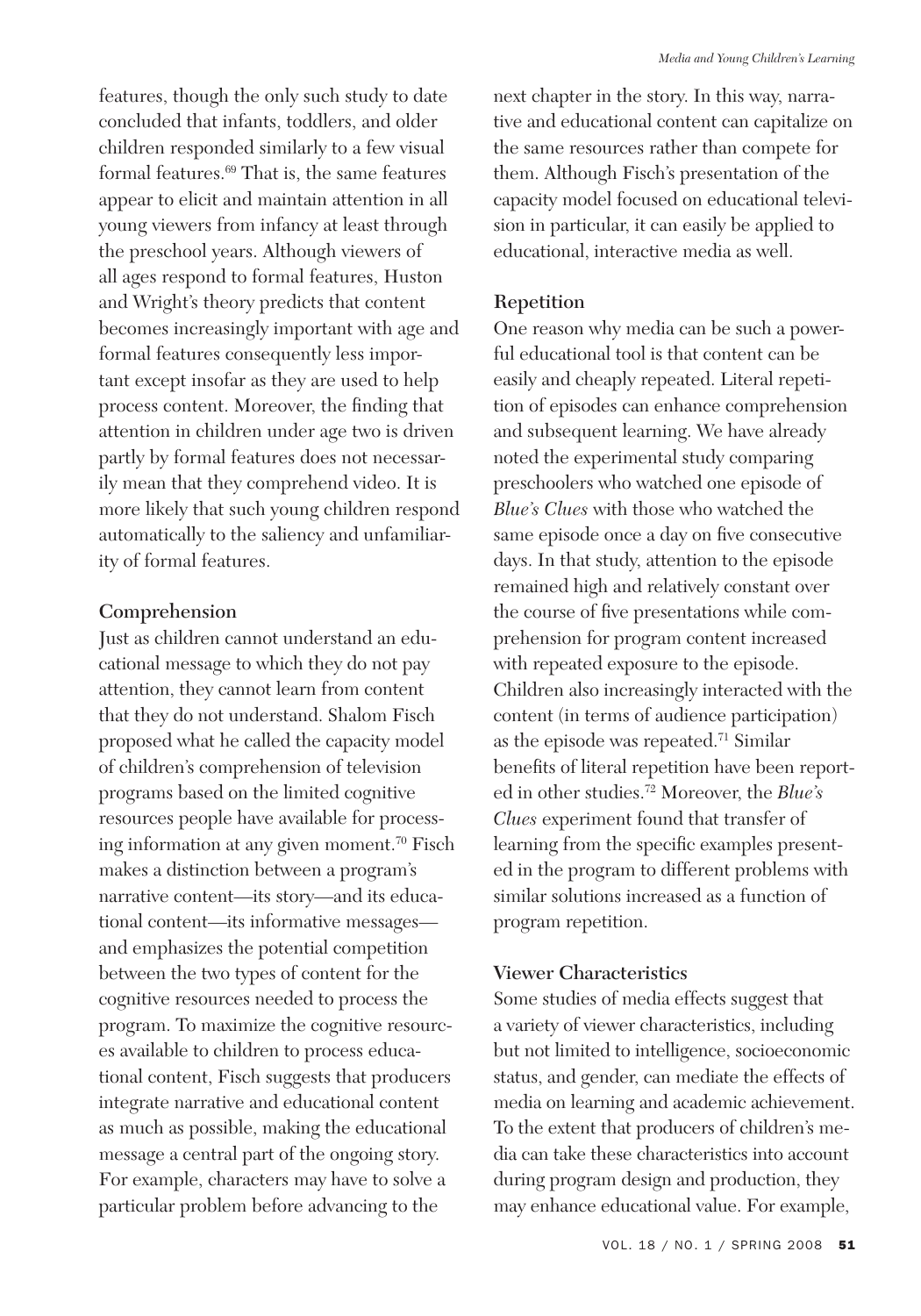several correlational studies suggest that the negative impact of heavy television viewing on academic achievement may be stronger for girls or for individuals with higher intelligence.73 Other studies suggest that television viewing may have differential effects on children from different socioeconomic groups. Specifically, television viewing is associated with higher achievement in children from lower-income homes and lower achievement in children from higher-income homes.74 A longitudinal study that separately analyzed different content types found that the positive association between exposure to educational programs at age five and later achievement was significantly stronger for boys while the negative association between violent content and later achievement was stronger for girls. The authors interpreted this finding in the context of socialization. For example, because socialization of girls generally places more emphasis on academics, early exposure to educational programs may help boys become relatively more prepared for school.75 Although these studies are often correlational and rarely conducted for the express purpose of investigating individual differences such as race or gender, they highlight some possible mediators of the effects of media on children.

### **Transfer of Learning**

Direct learning of specific information from educational media is certainly useful, but a goal of most (if not all) educational initiatives is to empower children to apply what they have learned to real-life problems. Thus children must transfer to the real world what they learn from the media context (for example a television program set in a fantasy environment). Researchers now know relatively little about transfer of learning in young children, particularly with respect to television and interactive media, though some evidence suggests that even preschoolers can

transfer video information to real-life problems.76 In a discussion of ideal conditions for transfer from television based on transfer of learning and analogical reasoning in children more generally, Fisch argues that transfer can be maximized not only by repeating the educational messages in the course of the episode but also by varying the contexts surrounding each presentation. He suggests that presenting the same lesson, such as a specific problem-solving strategy, several times using different types of examples can increase the flexibility of a child's mental representation of that strategy, thus enhancing the child's ability to accurately select and apply it in different real-life situations.<sup>77</sup>

### **Parent Coviewing and Mediation**

Just as media producers can increase the educational value of electronic media, so parents and other caregivers can also play an important role in increasing the effectiveness of educational media. Coviewing adults, for example, can enhance the effectiveness of educational programming by drawing attention to the most important aspects of the program and by extending lessons presented in the program. Some studies suggest that coviewing with a parent or other adult may increase a child's learning from educational television, particularly when the coviewer actively mediates by explicitly drawing attention to the program and by asking and answering questions.78 Although some studies fail to find a benefit of adult coviewing or mediation, to our knowledge no evidence suggests a negative link between such parent involvement and learning from television. With respect to interactive media, findings are mixed. Although learning from educational software may be enhanced when an adult provides feedback or extends the lessons, it seems that children still need to be free to control the interactive experience themselves to maintain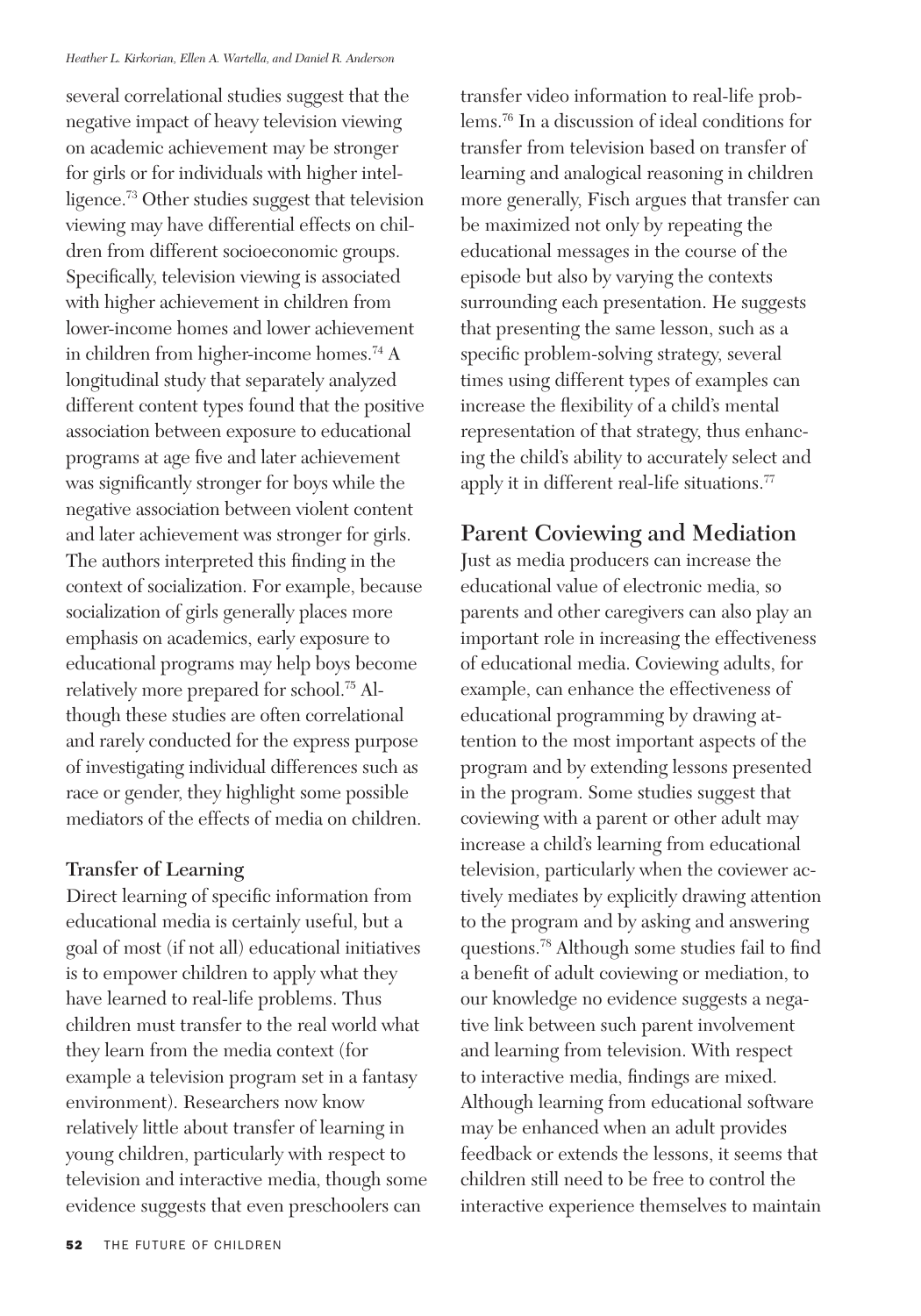interest in the activity.79 Taken together, adult coviewing and mediation are most likely to have a positive effect on learning from educational media.

### **Educational Media in Schools**

Although most research on electronic media focuses on use at home, some initiatives are evaluating the use of educational media in the classroom. Efforts have been made to create school curricula that integrate educational television programs, and a massive set of evaluations of such initiatives is now under way.80 Ready to Learn, a public broadcasting initiative to enhance school readiness through educational television programs and online resources, offered workshops for parents and educators showing how to extend lessons from television programs through practice and repetition. A five-year evaluation of Ready to Learn found a modest but positive link between the workshops and the time adults spent coviewing PBS programs and reading books that extended lessons in the programs.<sup>81</sup> Although analysts found no evidence that children's language and cognitive abilities benefited from the coviewing, the findings nevertheless hold some promise. The apparent benefits of adult mediation may provide a new area for extending the lessons of educational media.

### **Conclusions**

Many studies have linked media use with cognitive skill development and academic achievement, with most thorough studies strongly suggesting that content is the most important mediating factor in that relation. Although the finding is particularly true for television, it is likely to be important for interactive media as well. There is strong evidence that children older than two learn from educational media, and there is moderate evidence that exposure to educational

television during the preschool years is positively linked with various measures of academic achievement even ten years later. Moderate evidence also suggests that early exposure to purely entertainment content, and media violence in particular, is negatively associated with cognitive skills and academic achievement. Research findings regarding the benefits associated with exposure to highquality, age-appropriate, educational media offer producers of child-directed media an important opportunity to capitalize on the time that children older than two spend using these media. In fact, both producers and parents can take steps to maximize the positive effects of media and minimize negative ones. Research should guide the production of programs that foster learning and transfer. Moderate evidence suggests that parents can also maximize the benefits of media by selecting age-appropriate, educational programs and coviewing with their children.

Our review of media effects research is based largely on studies of young children of preschool age and older. Substantially less research is available on media exposure in children younger than two, and what little there is strongly suggests that learning from media by infants and toddlers may be different than it is for older children. Children under two suffer from a video deficit such that they learn substantially less from video than from comparable real-life experiences. Moreover, weak but nonetheless worrying evidence suggests a negative association between exposure to television younger than age two and later cognitive development. Given the dramatic increase in media now being produced for infants and toddlers, it has become particularly important to understand the effect of media during the first few years of life.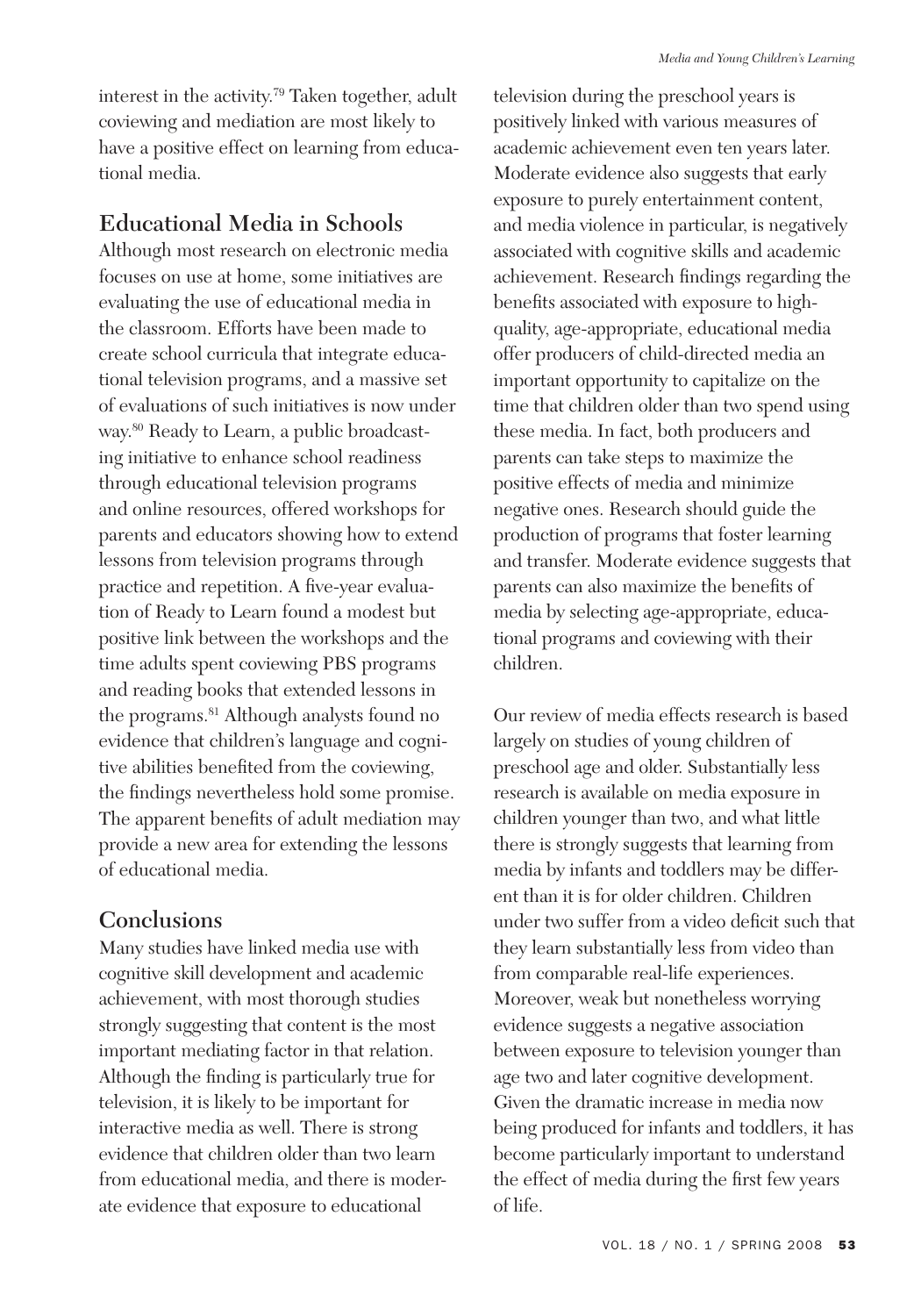#### *Heather L. Kirkorian, Ellen A. Wartella, and Daniel R. Anderson*

Taken together, the research indicates that electronic media are powerful influences on the lives of contemporary children. With advances in technology such as larger screens that provide images in high definition, threedimensional surround sound, and greater possibilities for interaction, the power of media will likely only increase for the foresee-

able future. The influences can be both for good and for ill. Researchers are beginning to understand which aspects of media should be reduced and which enhanced, but further research is required. Ultimately, however, the question is whether society has the ability and will to enhance the positive aspects of media and reduce the negative.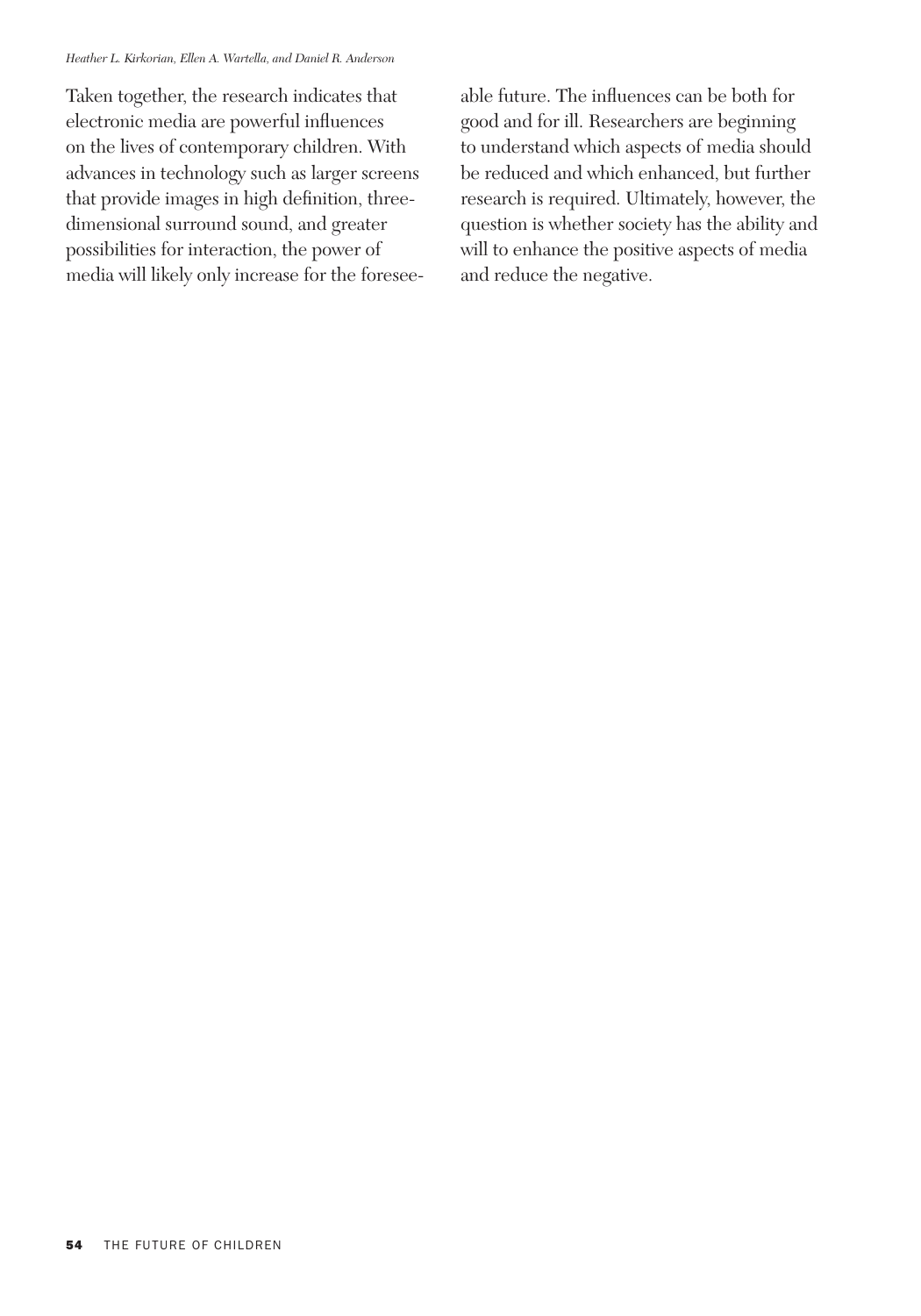### **Endnotes**

- 1. J. L. Singer, "The Power and Limits of Television: A Cognitive-Affective Analysis," in *The Entertainment Function of Television*, edited by P. Tannenbaum (Hillsdale, N.J.: Lawrence Erlbaum, 1980).
- 2. J. Healy, *Endangered Minds: Why Our Children Don't Think* (New York: Simon & Schuster, 1990).
- 3. A. C. Huston and J. C. Wright, "Children's Processing of Television: The Informative Functions of Formal Features," in *Children's Understanding of Television: Research on Attention and Comprehension*, edited by J. Bryant and D. R. Anderson (New York: Academic Press, Inc., 1983), pp. 35–68.
- 4. D. R. Anderson and E. P. Lorch, "Looking at Television: Action or Reaction?" in *Children's Understanding of Television: Research on Attention and Comprehension,* edited by J. Bryant and D. R. Anderson (New York: Academic Press, Inc., 1983), pp.1–31; D. R. Anderson and others, "The Effects of TV Program Comprehensibility on Preschool Children's Visual Attention to Television," *Child Development* 52 (1981): 151–57; S. Pingree, "Children's Activity and Television Comprehensibility," *Communication Research* 12 (1986): 239–56.
- 5. K. L. Schmitt, K. D. Woolf, and D. R. Anderson, "Viewing the Viewers: Viewing Behaviors by Children and Adults during Television Programs and Commercials," *Journal of Communication* 53 (2003): 265–81.
- 6. T. A. Campbell, J. C. Wright, and A. C. Huston, "Form Cues and Content Difficulty as Determinants of Children's Cognitive Processing of Televised Educational Messages," *Journal of Experimental Child Psychology* 43 (1987): 311–27; E. P. Lorch, D. R. Anderson, and S. R. Levin, "The Relationship of Visual Attention to Children's Comprehension of Television," *Child Development* 58 (1979): 453–563.
- 7. R. Smith, D. R. Anderson, and C. Fischer, "Young Children's Comprehension of Montage," *Child Development* 56 (1985): 962–71.
- 8. D. R. Anderson and others, "Television Viewing at Home: Age Trends in Visual Attention and Time with TV," *Child Development* 57 (1986): 1024–33; D. R. Anderson and S. R. Levin, "Young Children's Attention to *Sesame Street,*" *Child Development* 47 (1976): 806–11.
- 9. R. Barr and others, "Television Exposure during Infancy: Patterns of Viewing, Attention, and Interaction," poster presented at the Biennial Meeting of the Society for Research in Child Development, Tampa, Fla., April 2003; T. A. Pempek and others, "The Impact of Baby Videos," paper presented at the biannual meeting of the Society for Research in Child Development, Boston, Mass., March 2007.
- 10. For a review of the underlying mechanisms driving attention to video, see J. E. Richards and D. R. Anderson, "Attentional Inertia in Children's Extended Looking at Television," in *Advances in Child Development and Behavior*, vol. 32, edited by R. V. Kail (Amsterdam: Academic Press, 2004), pp. 163–212.
- 11. H. L. Kirkorian, *Age Differences in Eye Movements during Video Viewing,* Dissertation, University of Massachusetts–Amherst, 2007.
- 12. T.A. Pempek and others, "Infant Responses to Sequential and Linguistic Distortions of Teletubbies," poster session presented at the biannual meeting of the Society for Research in Child Development, Boston, March 2007.
- 13. L. Jaglom and H. Gardner, "The Preschool Television Viewer as Anthropologist," in *Viewing Children through Television: New Directions for Child Development,* edited by H. Kelly and H. Gardner (San Francisco: Jossey-Bass, 1981), pp. 9–30.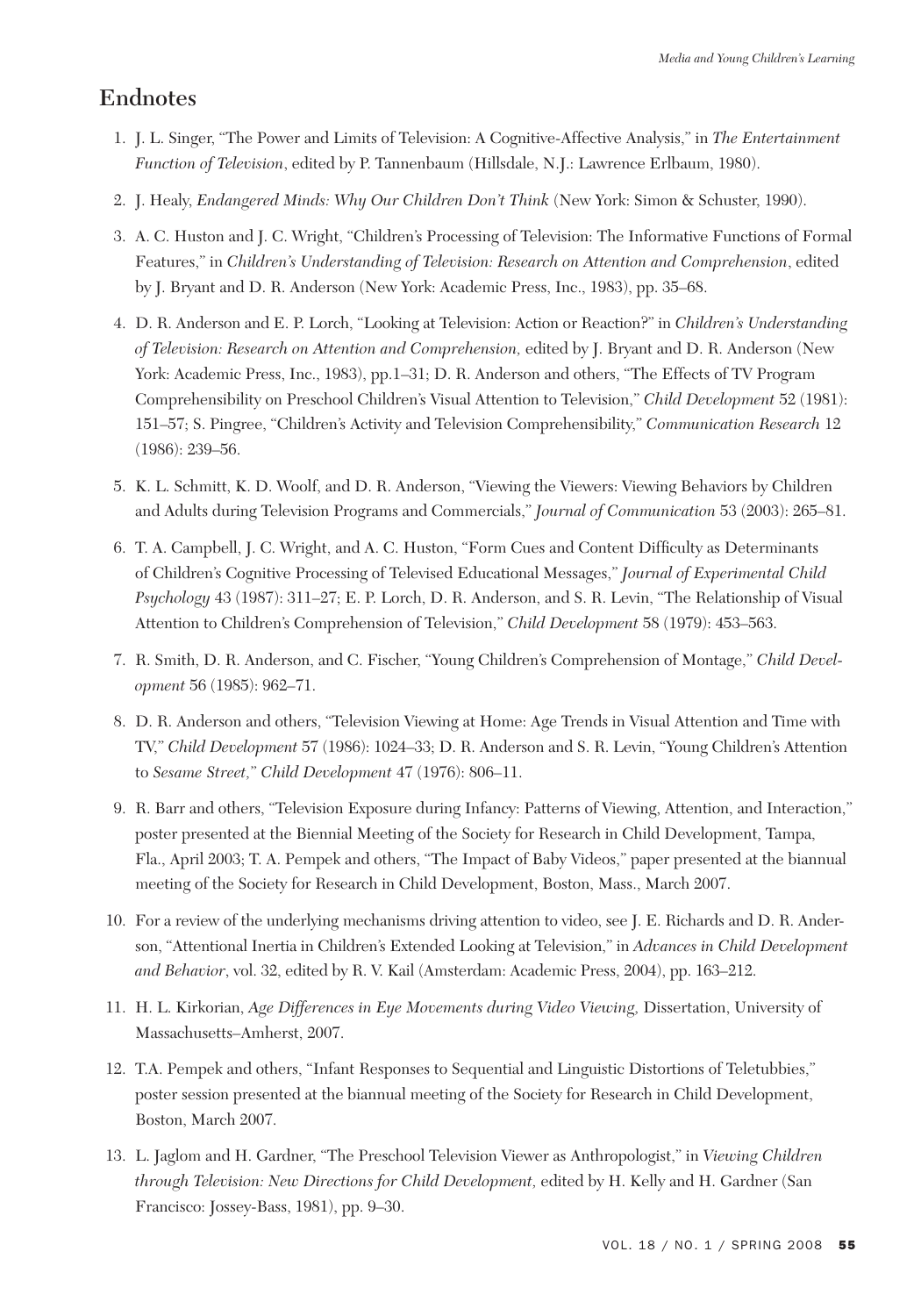- 14. J. H. Flavell and others, "Do Young Children Think of Television Images as Pictures or Real Objects?" *Journal of Broadcasting and Electronic Media* 34 (1990): 399–419.
- 15. J. L. Blatt, L. Spencer, and S. Ward, "A Cognitive Developmental Study of Children's Reactions to Television Advertising," in *Television and Social Behavior*, vol. 4, edited by G. Comstock and E. Rubenstein (Washington, D.C.: U.S. Government Printing Office, 1972); S. Ward, G. Reale, and D. Levinson, "Children's Perceptions, Explanations, and Judgments of Television Advertising: A Further Exploration," in *Television and Social Behavior,* vol. 4, edited by G. Comstock and E. Rubenstein (Washington: U.S. Government Printing Office, 1972); E. Palmer and C. McDowell, "Program/Commercial Separators in Children's Television Programming," *Journal of Communication* 29, no. 3 (1979): 197–201.
- 16. D. Kunkel, "Children and Host-Selling Television Commercials," *Communication Research* 15 (1988): 71–92.
- 17. B. Blosser and D. Roberts, "Age Differences in Children's Perceptions of Message Intent: Responses to TV News, Commercials, Educational Spots, and Public Service Announcements," *Communication Research* 12 (1985): 455–84; T. T. Donahue, T. Meyer, and L. Henke, "Black and White Children: Perceptions of Television Commercials," *Journal of Marketing* 42 (1978): 34–40; T. Robertson and J. Rossiter, "Children and Commercial Persuasion: An Attribution Theory Analysis," *Journal of Consumer Research* 1 (1974): 13–20; J. Rossiter and T. Robertson, "Children's Television Commercials: Testing the Defenses," *Journal of Communication* 24, no. 4 (1974): 137–44; S. Ward, D. Wackman, and E. Wartella, *How Children Learn to Buy: The Development of Consumer Information Processing Skills* (Beverly Hills, *C*alif.: Sage, 1977).
- 18. D. R. Anderson and T. A. Pempek, "Television and Very Young Children," *American Behavioral Scientist* 48 (2005): 505–22.
- 19. L. R. Naigles and E. T. Kako, "First Contact in Verb Acquisition: Defining a Role for Syntax," *Child Development* 64 (1993): 1665–87; M. L. Rice and others, "Words from *Sesame Street*: Learning Vocabulary While Viewing," *Developmental Psychology* 26 (1990): 421–28; M. L. Rice and L. Woodsmall, "Lessons from Television: Children's Word Learning When Viewing," *Child Development* 59 (1988): 420–29.
- 20. M. Krcmar, B. Grela, and K. Lin, "Can Toddlers Learn Vocabulary from Television? An Experimental Approach," *Media Psychology* 10 (2007): 41–63.
- 21. P. K. Kuhl, F. Tsao, and H. Liu, "Foreign Language Experiences in Infancy: Effects of Short-Term Exposure and Interaction on Phonetic Learning," *Proceedings of the National Academy of Sciences* 100 (2003): 9096–101.
- 22. R. Barr and H. Hayne, "Developmental Changes in Imitation from Television during Infancy," *Child Development* 70 (1999): 1067–81.
- 23. H. Hayne, J. Herbert, and G. Simcock, "Imitation from Television by 24- and 30-Month-Olds," *Developmental Science* 6, no. 3 (2003): 254–61.
- 24. A. Bandura, D. Ross, and S. A. Ross, "Imitation of Film-Mediated Aggressive Models," *Journal of Abnormal and Social Psychology* 66 (1963): 3–11.
- 25. G. Troseth and J. DeLoache, "The Medium Can Obscure the Message: Understanding the Relation between Video and Reality," *Child Development* 69 (1998): 950–65.
- **56** THE FUTURE OF CHILDREN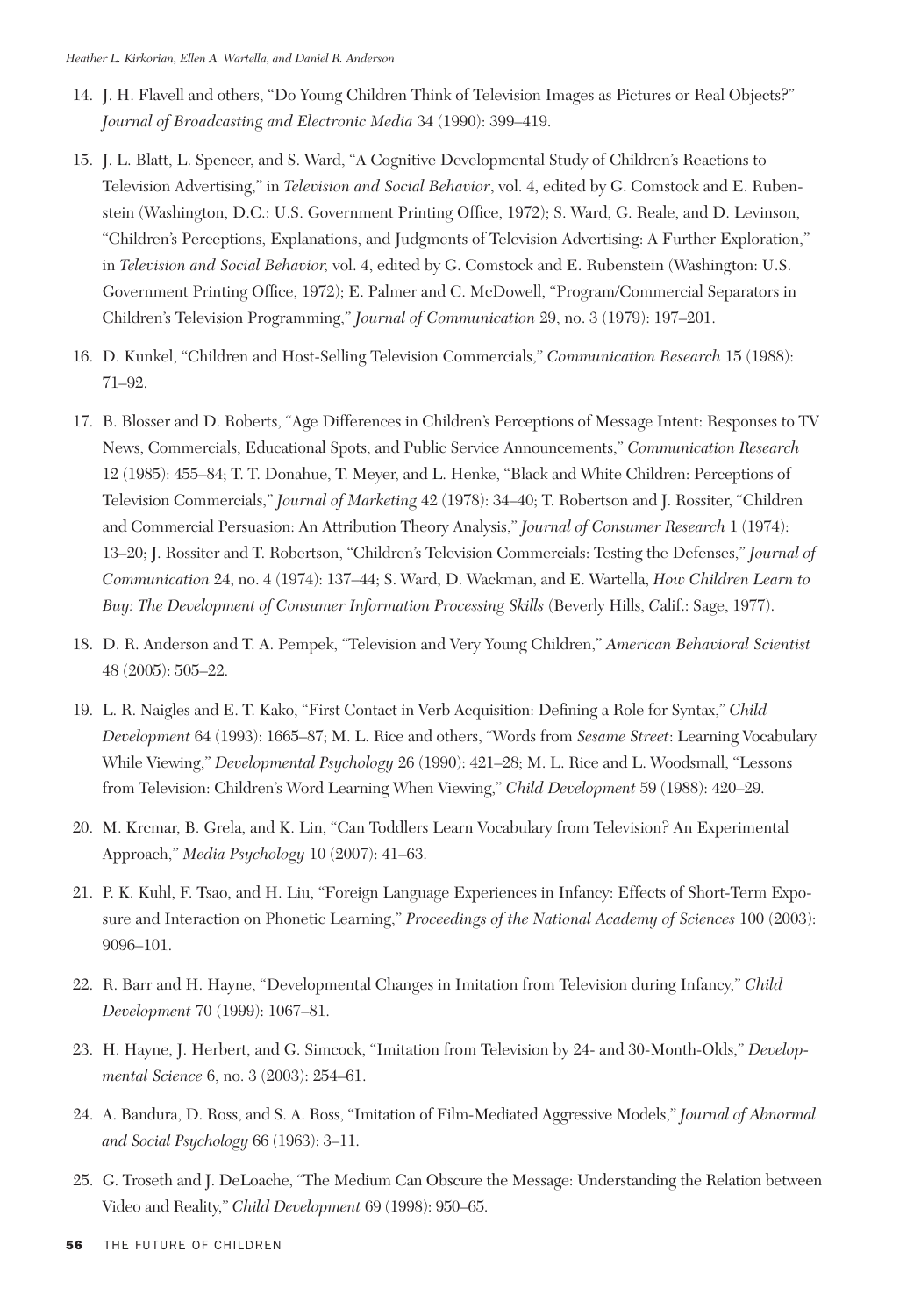- 26. K. L. Schmitt and D. R. Anderson, "Television and Reality: Toddlers' Use of Visual Information from Video to Guide Behavior," *Media Psychology* 4 (2002): 51–76.
- 27. M. E. Schmidt, A. M. Crawley-Davis, and D. R. Anderson, "Two-Year-Olds' Object Retrieval Based on Television: Testing a Perceptual Account," *Media Psychology* 9 (2007): 389–409.
- 28. G. Troseth, "TV Guide: Two-Year-Old Children Learn to Use Video as a Source of Information," *Developmental Psychology* 39 (2003): 140–50; G. Troseth, M. M. Saylor, and A. H. Archer, "Young Children's Use of Video as a Source of Socially Relevant Information," *Child Development* 77 (2006): 786–99.
- 29. Pempek and others, "The Impact of Baby Videos" (see note 9).
- 30. V. J. Rideout and E. Hamel, *The Media Family: Electronic Media in the Lives of Infants, Toddlers, Preschoolers, and Their Parents* (Menlo Park, Calif.: The Henry J. Kaiser Family Foundation, 2006).
- 31. Singer, "The Power and Limits of Television" (see note 1).
- 32. D. A. Christakis and others, "Early Television Exposure and Subsequent Attentional Problems in Children," *Pediatrics* 113 (2004): 708–13.
- 33. C. Obel and others, "Does Children's Watching of Television Cause Attentional Problems? Retesting the Hypothesis in a Danish Cohort," *Pediatrics* 114 (2004): 1372–73; K. B. Mistry and others, "Children's Television Exposure and Behavioral and Social Outcomes: Does Timing of Exposure Matter?," *Pediatrics*  120 (2007): 762–69; T. Stevens and M. Mulsow, "There Is No Meaningful Relationship between Television Exposure and Symptoms of Attention-Deficit/Hyperactivity Disorder," *Pediatrics* 117 (2006): 665–72.
- 34. F. J. Zimmerman and D. A. Christakis, "Associations between Content Types of Early Media Exposure and Subsequent Attentional Problems," *Pediatrics* 120 (2007): 986–92.
- 35. L. K. Friedrich and A. H. Stein, "Aggressive and Prosocial Television Programs and the Natural Behavior of Preschool Children," *Monographs of the Society for Research in Child Development* 38 (1973): 4.
- 36. A. M. Crawley and others, "Effects of Repeated Exposures to a Single Episode of the Television Program *Blue's Clues* on the Viewing Behaviors and Comprehension of Preschool Children," *Journal of Educational Psychology* 91 (1999): 630–37; J. Rovet, "The Education of Spatial Transformations," in *Spatial Cognition: The Structures and Development of Mental Representation of Spatial Relations*, edited by D. R. Olson and E. Bialystok (Hillsdale, N.J.: Erlbaum, 1983), pp. 164–81; G. Salomon, "Internalization of Filmic Schematic Operations in Interaction with Learners' Aptitudes," *Journal of Educational Psychology* 66 (1974): 499–511; G. Salomon, *Interaction of Media, Cognition, and Learning* (San Francisco: Jossey-Bass, 1979); G. Salomon and A. Cohen, "Television Formats: Mastery of Mental Skills and the Acquisition of Knowledge," *Journal of Educational Psychology* 69 (1977): 612–19.
- 37. Singer, "The Power and Limits of Television" (see note 1).
- 38. D. R. Anderson, S. R. Levin, and E. P. Lorch, "The Effects of TV Program Pacing on the Behavior of Preschool Children," *Educational Communication & Technology* 25 (1977): 159–66.
- 39. K. Subrahmanyam and P. M. Greenfield, "Effect of Video Game Practice on Spatial Skills in Girls and Boys," Special Issue: Effects of Interactive Entertainment Technologies on Development, *Journal of Applied Developmental Psychology* 15 (1994): 13–32. Reprinted in P. M. Greenfield and R. R. Cocking, eds., *Interacting with Video* (Norwood, N.J.: Ablex, 1996), pp. 115–40.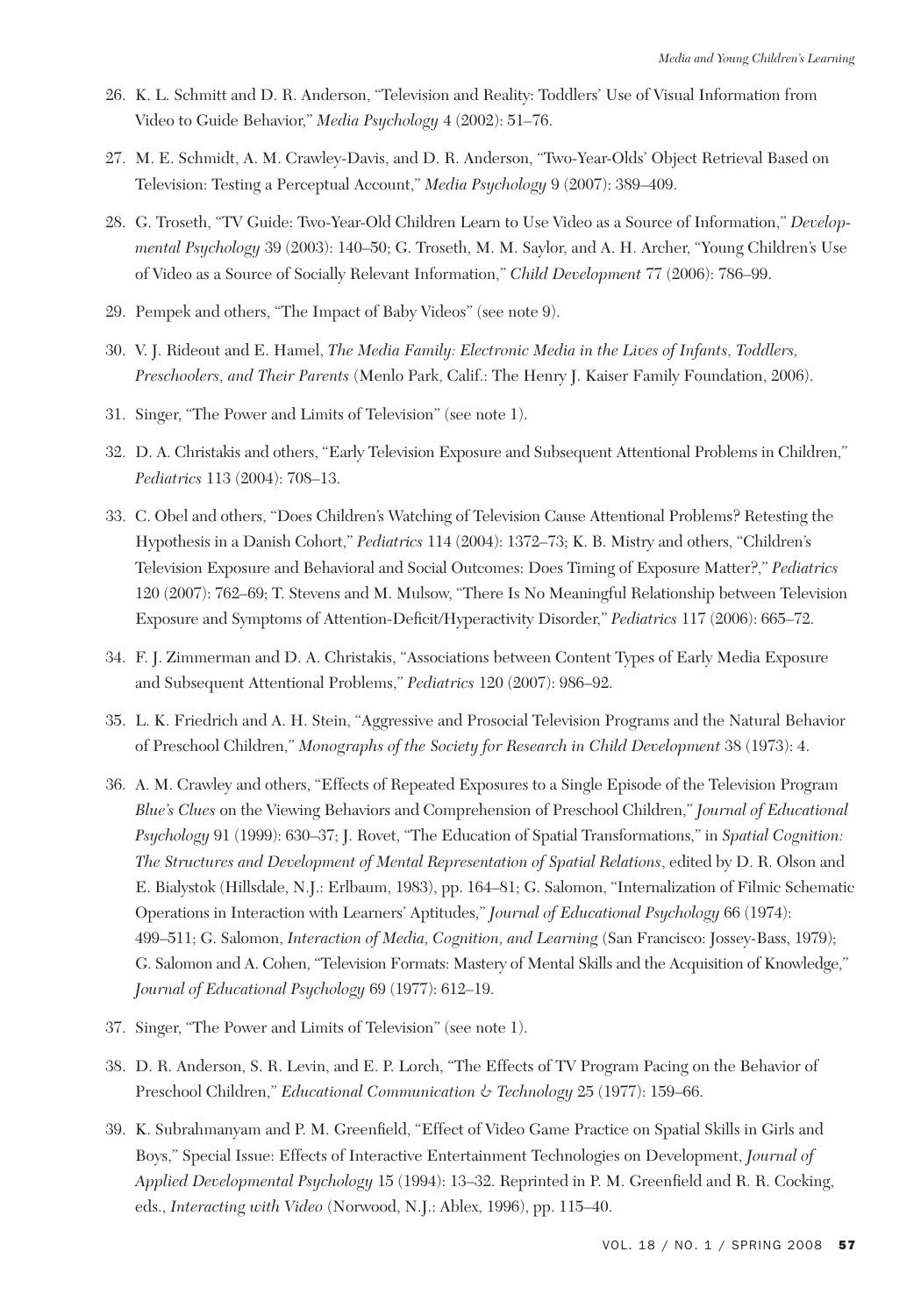- 40. P. A. McClurg and C. Chaille, "Computer Games: Environments for Developing Spatial Cognition?" *Journal of Educational Computing Research* 3 (1987): 95–111.
- 41. F. J. Zimmerman and D. A. Christakis, "Children's Television Viewing and Cognitive Outcomes: A Longitudinal Analysis of National Data," *Archives of Pediatrics and Adolescent Medicine* 159 (2005): 619–25.
- 42. J. Bryant, A. F. Alexander, and D. Brown, "Learning from Educational Television Programs," in *Learning from Television: Psychological and Educational Research*, edited by M. J. A. Howe (London: Academic Press, 1983), pp. 1–30; S. M. Fisch, *Children's Learning from Educational Television:* Sesame Street *and Beyond* (Mahwah, N.J.: Lawrence Erlbaum Associates, 2004).
- 43. J. Bryant and others, *Effects of Two Years' Viewing of "Blue's Clues"* (Tuscaloosa, Ala.: Institute for Communication Research, University of Alabama, 1999).
- 44. Crawley and others, "Effects of Repeated Exposures" (see note 36).
- 45. S. Ball and G. A. Bogatz, *The First Year of* Sesame Street: *An Evaluation* (Princeton, N.J.: Educational Testing Service, 1970); G. A. Bogatz and S. Ball, *The Second Year of* Sesame Street: *A Continuing Evaluation* (Princeton, N.J.: Educational Testing Service, 1971); J. C. Wright and others, "The Early Window Project: *Sesame Street* Prepares Children for School," in "*G" Is for "Growing": Thirty Years of Research on Children and* Sesame Street, edited by S. M. Fisch and R. T. Truglio (Mahwah, N.J.: Lawrence Erlbaum Associates, 2001), pp. 97–114; N. Zill, "Does *Sesame Street* Enhance School Readiness?: Evidence from a National Survey of Children," in "*G" Is for "Growing": Thirty Years of Research on Children and* Sesame Street, edited by S. M. Fisch and R. T. Truglio (Mahwah, N.J.: Lawrence Erlbaum Associates, 2001), pp. 115–130.
- 46. K. Chandler and others, *Statistics in Brief: Home Literacy Activities and Signs of Children's Emerging Literacy, 1993 and 1999* (Washington, D.C.: National Center for Education Statistics, 1999).
- 47. K. A. Magnuson and J. Waldfogel, "Early Childhood Care and Education: Effects on Ethnic and Racial Gaps in School Readiness," *Future of Children* 15, no. 1: 169–88.
- 48. R. D. Hess and L. J. McGarvey, "School-Relevant Effects of Educational Uses of Microcomputers in Kindergarten Classrooms and Homes," *Journal of Educational Computing Research* 3 (1987): 269–87.
- 49. F. S. Din and J. Calao, "The Effects of Playing Educational Video Games on Kindergarten Achievement," *Child Study Journal* 31, no. 2 (2001): 95–102; S. W. Haugland, "The Effect of Computer Software on Preschool Children's Developmental Gains," *Journal of Computing in Childhood Education* 3 (1992): 15–30; R. Shute and J. Miksad, "Computer Assisted Instruction and Cognitive Development in Preschoolers," *Child Study Journal* 27 (1997): 237–53.
- 50. H. Himmelweit, A. Oppenheim, and P. Vince, *Television and the Child (*London: Oxford, 1958); J. Murray and S. Kippax, "Children's Social Behavior in Three Towns with Differing Television Experience," *Journal of Communication* 28 (1978): 19–29; D. C. Mutz, D. F. Roberts, and D. P. van Vuuren, "Reconsidering the Displacement Hypothesis: Television's Influence on Children's Time Use," *Communication Research*  20 (1993): 51–75; S. B. Neuman, *Literacy in the Television Age: The Myth of the TV Effect* (Norwood, N.J.: Ablex, 1991); W. Schramm, J. Lyle, and E. Parker, *Television in the Lives of Our Children* (Stanford University Press, 1961).
- 51. E. A. Vandewater and others, "When the Television Is Always On: Heavy Television Exposure and Young Children's Development," *American Behavioral Scientist* 48 (2005): 562–77; R. S. Corteen and T. M.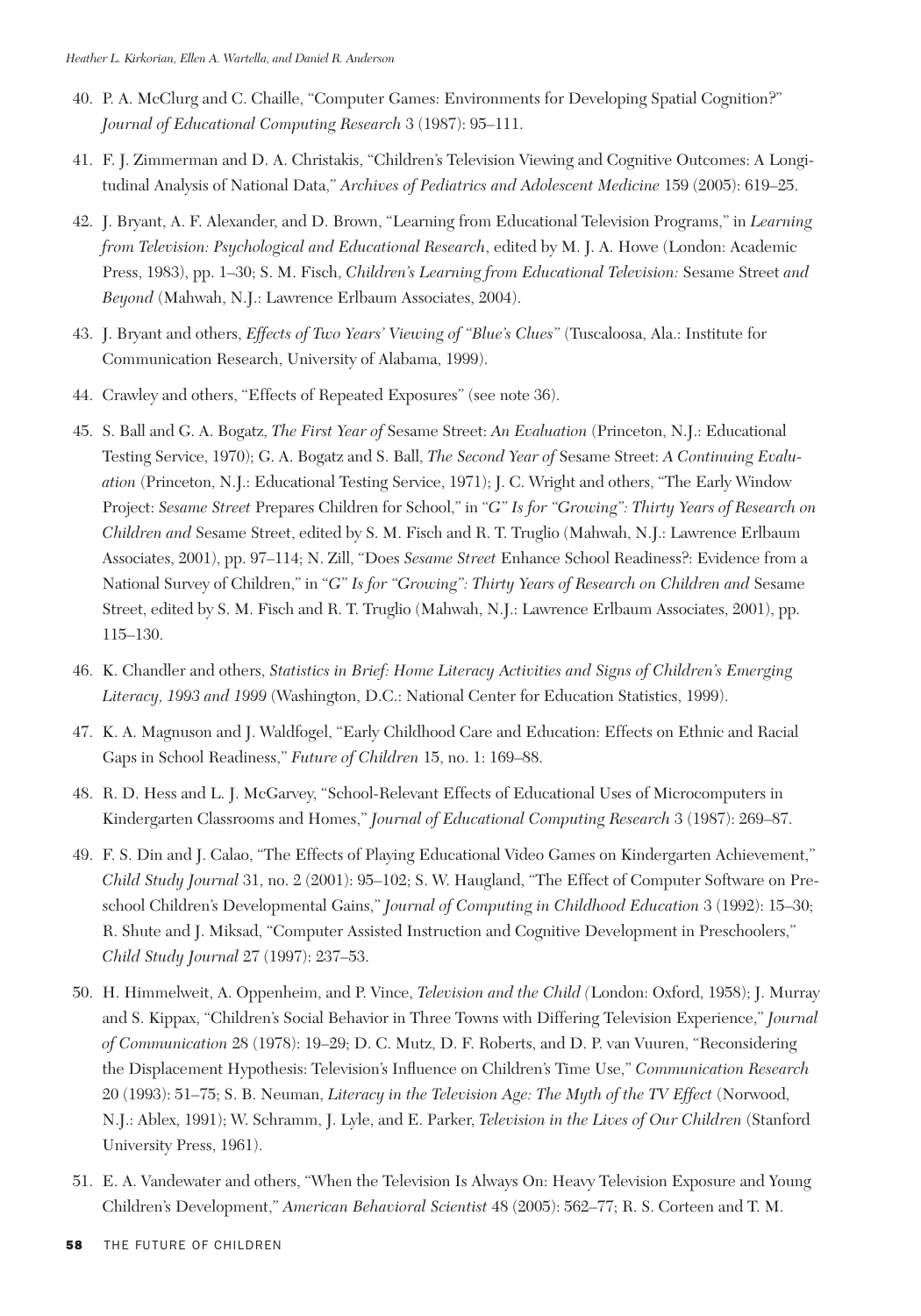Williams, "Television and Reading Skills," in *The Impact of Television: A Natural Experiment in Three Communities*, edited by T. M. Williams (Orlando, Fla.: Academic Press, 1986); C. M. Koolstra and T. H. A. van der Voort, "Longitudinal Effects of Television on Children's Leisure-Time Reading: A Test of Three Explanatory Models," *Human Communication Research* 23 (1996): 4–35.

- 52. S. Coffey and H. Stipp, "The Interactions between Computer and Television Usage," *Journal of Advertising Research* 37 (1997): 61–67; U. G. Foehr, *Media Multitasking among American Youth: Prevalence, Predictors, and Pairings* (Menlo Park, Calif.: The Henry J. Kaiser Family Foundation, 2006).
- 53. P. A. Williams and others, "The Impact of Leisure-Time Television on School Learning: A Research Synthesis," *American Educational Research Journal* 19 (1982): 19–50.
- 54. G. Comstock and H. Paik, *Television and the American Child (*Orlando, Fla.: Academic Press, 1991).
- 55. Williams and others, "The Impact of Leisure-Time Television" (see note 53).
- 56. M. Fetler, "Television Viewing and School Achievement," *Journal of Communication* 34, no. 2 (1984): 104–18; S. B. Neuman, *Literacy in the Television Age: The Myth of the TV Effect* (Norwood, N.J.: Ablex, 1991); M. Razel, "The Complex Model of Television Viewing and Educational Achievement," *Journal of Educational Research* 94 (2001): 371–79.
- 57. Razel, "The Complex Model of Television Viewing" (see note 56).
- 58. Zimmerman and Christakis, "Children and Television Viewing" (see note 41).
- 59. Fetler, "Television Viewing" (see note 56).
- 60. D. R. Anderson and others, "Early Childhood Television Viewing and Adolescent Behavior," *Monographs of the Society for Research in Child Development,* 68, Serial No. 264 (2001), 1–143*.*
- 61. D. L. Linebarger and D. Walker, "Infants' and Toddlers' Television Viewing and Language Outcomes," *American Behavioral Scientist* 48 (2005): 624–25.
- 62. Anderson and others, "Early Childhood Television Viewing" (see note 60); L. R. Huesmann and L. Eron, *Television and the Aggressive Child: A Cross-National Comparison* (Hillsdale, N.J.: Lawrence Erlbaum, 1986).
- 63. For studies showing how children can learn from entertainment content, see D. E. Field and D. R. Anderson, "Instruction and Modality Effects on Children's Television Attention and Comprehension," *Journal of Educational Psychology* 77 (1985): 91–100; G. Noble, "Social Learning from Everyday Television," in *Learning from Television: Psychological and Educational Research* , edited by M. J. Howe (London: Academic Press, 1983), pp. 1–30. One such longitudinal study is Anderson and others, "Early Childhood Television Viewing" (see note 60).
- 64. M. B. Harris and R. Williams, "Video Games and School Performance," *Education* 105 (1985): 306–09; P. Attewell and J. Battle, "Home Computers and School Performance," *The Information Society* 15 (1999): 1–10; L. A. Jackson and others, "Does Home Internet Use Influence the Academic Performance of Low-Income Children?" *Developmental Psychology* 42 (2006): 429–35.
- 65. J. J. Burns. and D. R. Anderson, "Attentional Inertia and Recognition Memory in Adult Television Viewing," *Communication Research* 20 (1993): 777–99*.*
- 66. Anderson and others, "The Effects of TV Program Comprehensibility" (see note 4).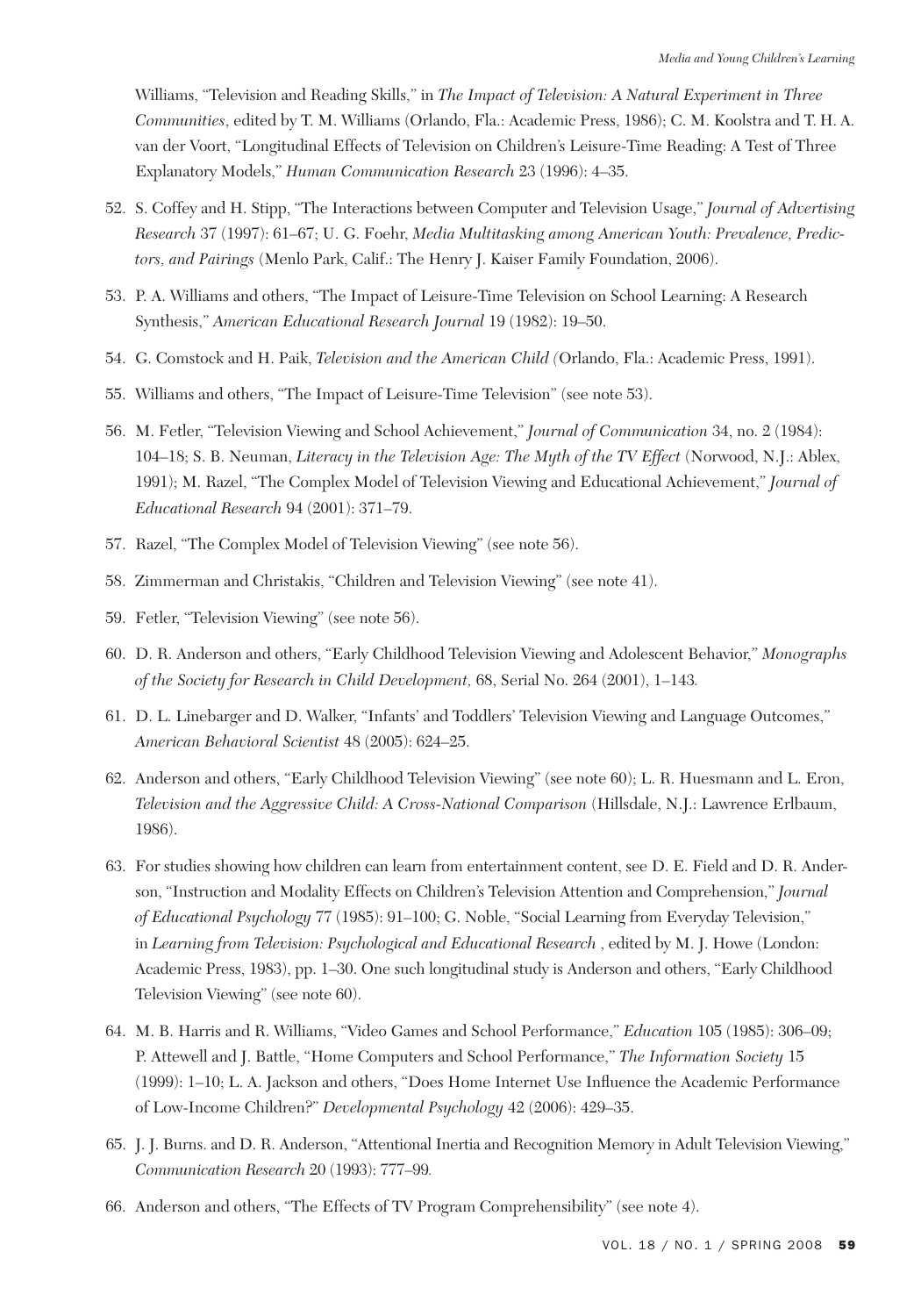- 67. D. R. Anderson and others, "Watching Children Watch Television," *Attention and Cognitive Development,*  edited by G. Hale and M. Lewis (New York: Plenum, 1979), pp. 331–61.
- 68. Huston and Wright, "Children's Processing of Television" (see note 3).
- 69. K. L. Schmitt, "Infants, Toddlers, and Television: The Ecology of the Home," *Zero to Three* 22 (2001): 17–23.
- 70. S. M. Fisch, "A Capacity Model of Children's Comprehension of Educational Content on Television," *Media Psychology* 2 (2000): 63–91; Fisch, *Children's Learning from Educational Television* (see note 42); A. D. Baddeley, *Working Memory* (Oxford: Clarendon Press, 1986).
- 71. Crawley and others, "Effects of Repeated Exposures" (see note 36).
- 72. H. Skouteris and L. Kelly, "Repeated-Viewing and Co-Viewing of an Animated Video: An Examination of Factors that Impact on Young Children's Comprehension of Video Content," *Australian Journal of Early Childhood* 31 (2006): 22–30.
- 73. Williams and others, "The Impact of Leisure-Time Television" (see note 53); T. Z. Keith and others, "Parental Involvement, Homework, and TV Time: Direct and Indirect Effects on High School Achievement," *Journal of Educational Psychology* 78 (1986): 373–80.
- 74. Comstock and Paik, *Television and the American Child* (see note 54); Fetler, "Television Viewing and School Achievement" (see note 56).
- 75. Anderson and others, "Early Childhood Television Viewing" (see note 60).
- 76. Crawley and others, "Effects of Repeated Exposures" (see note 36); S. M. Fisch, *Transfer of Learning from Educational Television: Near and Far Transfer from Cyberchase,* poster presented at the biennial meeting of the Society for Research in Child Development, Atlanta, Ga., April, 2005; T. V. Hodapp, "Children's Ability to Learn Problem-Solving Strategies from Television," *Alberta Journal of Educational Research* 23 (1977): 171–77.
- 77. Fisch, *Children's Learning from Educational Television* (see note 42); for a complete review of this model and relevant research on transfer of learning more generally, see S. Fisch, H. L. Kirkorian, and D. R. Anderson, "Transfer of Learning in Informal Education: The Case of Television," in *Transfer of Learning from a Modern Multidisciplinary Perspective,* edited by J. Mestre (Greenwich, Conn.: Information Age Publishing, 2005), pp. 371–93.
- 78. L. K. Friedrich and A. H. Stein, "Prosocial Television and Young Children: The Effects of Verbal Labeling and Role Playing on Learning and Behavior," *Child Development* 46 (1975): 27–38; P. M. Valkenburg, M. Krcmar, and S. de Roos, "The Impact of a Cultural Children's Program and Adult Mediation on Children's Knowledge of and Attitudes towards Opera," *Journal of Broadcasting & Electronic Media* 42 (1998): 315–26.
- 79. S. W. Haugland, "The Effect of Computer Software on Preschool Children's Developmental Gains," *Journal of Computing in Childhood Education* 3 (1992): 15–30; Shute and Miksad, "Computer Assisted Instruction" (see note 49); S. L. Calvert, B. Strong, and L. Gallagher, "Control as an Engagement Feature for Young Children's Attention to and Learning of Computer Content," *American Behavioral Scientist* 48 (2005): 578–89.